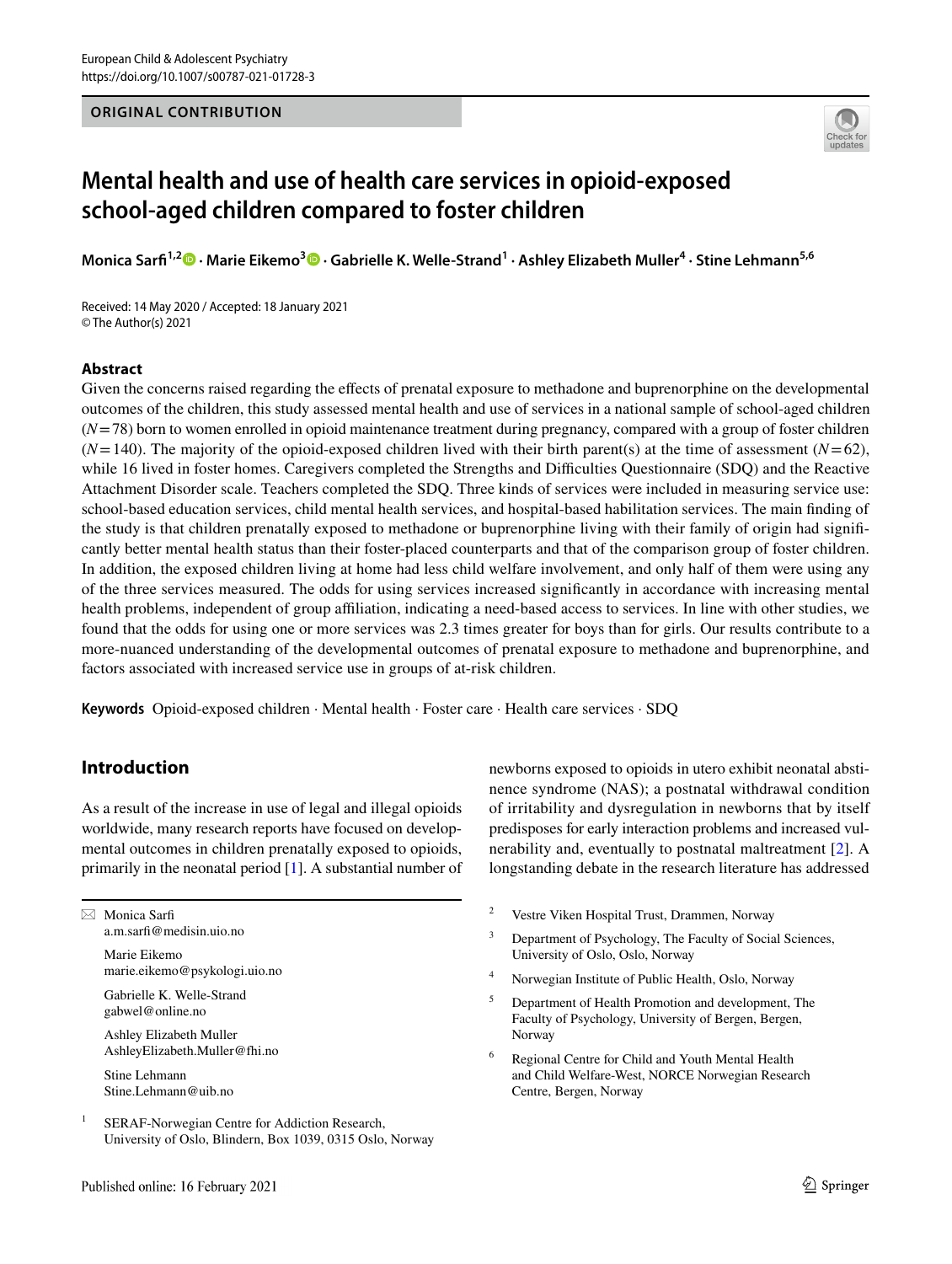the question of whether, and by which mechanisms, prenatal exposure to methadone or buprenorphine may impact child behavior [\[3\]](#page-11-2). Research so far has produced mixed results on the possible associations between prenatal exposure to opioids and impaired neurodevelopment in early childhood [[4,](#page-11-3) [5](#page-11-4)]. Studies on long-term effects are inconclusive with respect to developmental sequelae [[6\]](#page-11-5) However, there seems to be a pattern linking prenatal opioid exposure to hyperactivity/inattention problems and increased risk of ADHD [\[7](#page-11-6)–[9\]](#page-11-7), especially in the context of unsupportive caregiving settings where early dysfunctional maternal–infant relation-ship potentiate the negative effects of the exposure [[10](#page-11-8)]. It is likely that limited socioeconomic resources, psychiatric comorbidity, and parenting stress that are common in women with addiction problems, have a mutually escalating reciprocal interaction with child behavior over time [[11,](#page-11-9) [12](#page-11-10)]. Research has shown that even though the direct efect of exposure (i.e., NAS) is a marker for later developmental problems [\[13](#page-11-11)], these problems may be explained by a number of factors that accompany opioid exposure with independent efects on child developmental trajectories. Interpretation of results is also made difficult due to methodological challenges such as small sample sizes, high prevalence of concomitant drug use, and maternal psychopathology [\[14,](#page-11-12) [15](#page-11-13)].

Despite these difficulties, research into the relationship between maternal opioid use inside and outside treatment and child health engagement is important and has the potential to encourage substance using mothers to engage with health services to ameliorate child protection risk.

Opioid maintenance treatment (OMT) with methadone or buprenorphine has well-documented benefts for opioid-dependent pregnant women by reducing their mortality, morbidity, and the use of other substances, as well as increasing treatment stability [[16\]](#page-11-14). Treatment stability leads to improved pregnancy follow-up/prenatal care, which can enhance positive maternal health behaviors and parenting skills. Although OMT in pregnancy has clear benefts over continuous drug use and associated lifestyle and mental health problems, maternal use of opioids as methadone/ buprenorphine may not be without risks for infant and child development [[17\]](#page-11-15). Studies have shown that unlike pregnant women in the general population, women in OMT do not quit smoking during pregnancy [\[18](#page-11-16)]. Smoking is associated with reduced birth weight and length, and may potentiate the negative efects of methadone and buprenorphine exposure in the fetus [\[19](#page-11-17)]. In addition, women in OMT may still face pervasive economic, social, and psychological challenges similar to the problems of opioid-dependent women outside treatment.

The relationship between substance abuse and child maltreatment is well recognized by child welfare professionals. Also, health care professionals in the feld of substance

use treatment are increasingly aware of the special needs of women with parenting responsibilities. The Norwegian approach to OMT is based on an integrated program of follow-up and psychosocial therapy in the context of a stateprovided healthcare system, including treatment regulated by national guidelines [[20\]](#page-11-18). Children born to mothers in OMT shall be offered a standard follow-up program that monitors their development and health through infancy and preschool years, without involving the Child Welfare Services (CWS) when the rearing environment is considered sufficiently safe and stable. Pregnant women in OMT who use illicit substances can be court sentenced to mandatory residential treatment to protect the fetus. These women are also subjected to close healthcare surveillance after delivery and the threshold for removing the child from home is low, compared to most other countries' practices. Norwegian studies show that most women enrolled in OMT during pregnancy were able to abstain from illicit drug use during pregnancy, and 2, 4, and 8 years after delivery [\[21](#page-12-0)[–23](#page-12-1)]. However, the same studies show elevated maternal mental and physical health problems and psychosocial difficulties factors associated with CWS interventions and removals of children from home. Two small-scale Nordic studies indicate that young children of mothers in addiction treatment run a high risk of placement out-of-home [[24,](#page-12-2) [25](#page-12-3)]. In both studies, the reason for removing children from home was maternal relapse to drug use. In comparison, in our own longitudinal study, 30 of 35 children of mothers in OMT remained at home when assessed at age  $4\frac{1}{2}$  [\[22](#page-12-4)]. This suggests that compliance in an OMT program may protect children from out-of-home placement, but little is known about the mental health status of these children as they grow into school age and adolescence [\[26](#page-12-5), [27](#page-12-6)]. So far, research suggests elevated levels of behavior problems in children exposed to opioids as they grow into school age and adolescence [\[28](#page-12-7)], but no studies have specifcally addressed the mental health outcomes of methadone/buprenorphine-exposed children, compared with other at-risk groups of children from comparably disadvantaged backgrounds. Because children of mothers in OMT are at risk for out-of-home placements, these children constitute a specifc subgroup which carries the double burden of both prenatal exposure, separation from biological mothers, and other known risk factors for non-optimal development. From a public health perspective, it is important to explore the clinical- and service use needs of this double-risk group.

Another group of children who are at risk for developmental and behavior problems are foster-placed children who have experienced maltreatment [[29](#page-12-8)]. A Norwegian cross-sectional study of foster children aged 6–12 years documented high rates of mental disorders, partly associated with adverse experiences prior to placement, but also to placement history itself [\[30](#page-12-9)]. For half of the children in the study, parental drug use was one of several indicators of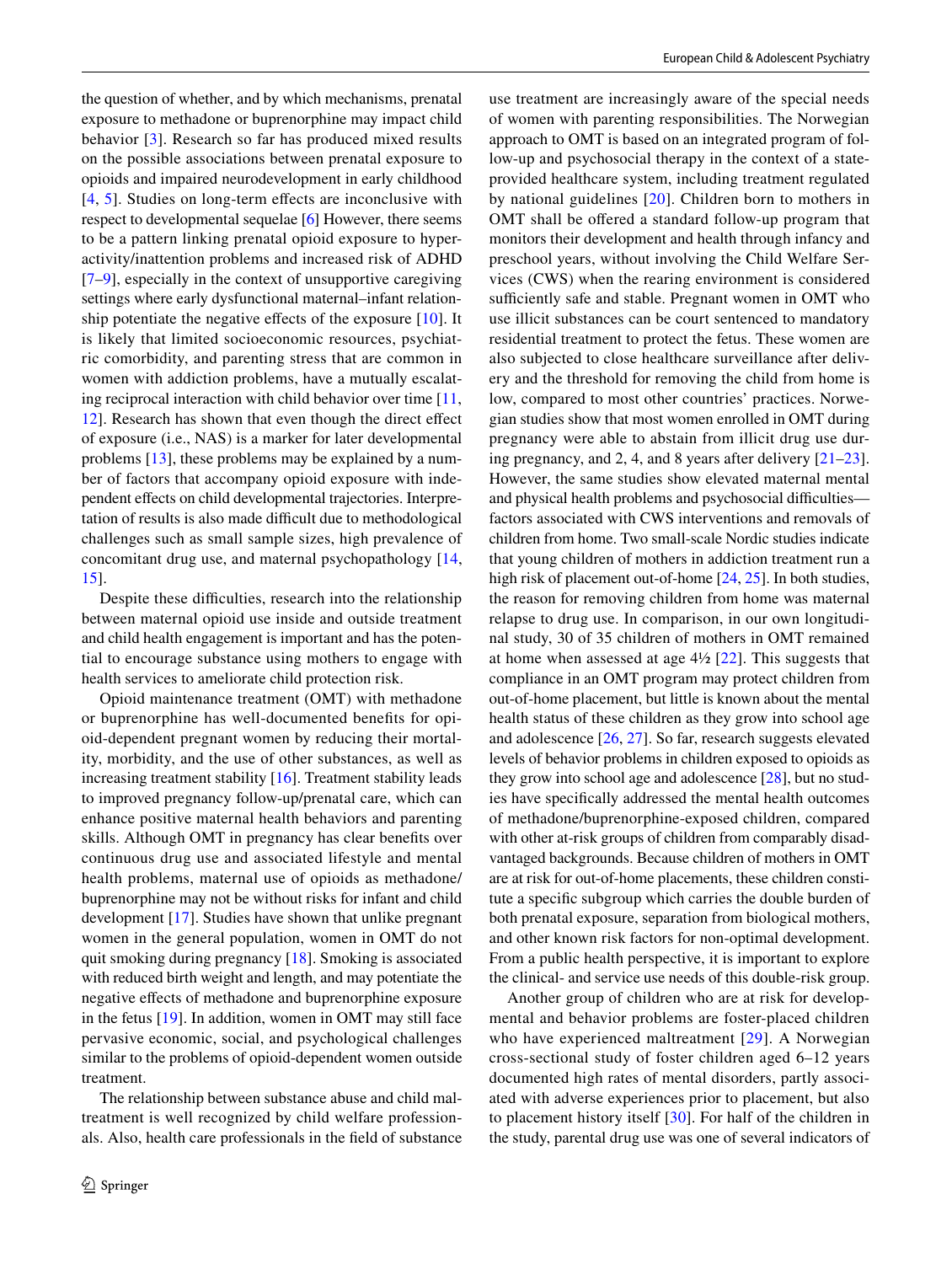maltreatment and subsequent out-of-home placement. Considering the rates of mental health problems among opioidexposed and foster children [[31,](#page-12-10) [32\]](#page-12-11), there is clearly a need for service provision in these groups. Also, they have specifc service needs and use mental health services more often than youth in the general population [[33](#page-12-12), [34](#page-12-13)]. In Norway, studies fnd high service utilization among foster children and their families, where service use is highly (and appropriately) associated with need, in terms of mental health problems both in childhood and adolescence [\[35](#page-12-14), [36](#page-12-15)].

Accounts of young children entering foster care due to pre- and postnatal parental drug use and how they difer from other foster children without exposure with regard to service use is lacking in the literature. Both groups of children have experienced maltreatment and are at risk for aberrant development. Studies have shown that among youths who were subjects of child welfare investigations or placed in foster care, nearly one half exhibited clinical need [\[36,](#page-12-15) [37](#page-12-16)]. If opioid-exposed children use more services, this may indicate that opioid exposure by itself may act as an independent contributor to the array of risk factors associated with out-of-home placements. A number of foster children suffer from serious problems with social relationships. Social neglect, the absence of adequate caregiving during childhood, and frequent transitions between homes are criteria for Reactive Attachment disorder (RAD) and Disinhibited Social engagement Disorder (DSED) as defned in the diagnostic classifcation systems ICD-10 and DSM-5 [\[38](#page-12-17)]. Also, increased risk for attachment problems characterized by, for instance, indiscriminate friendliness have been identifed among children living with drug use in their families [\[39](#page-12-18), [40\]](#page-12-19), similar to the problems found among foster children [\[41–](#page-12-20)[43\]](#page-12-21). However, a number of children born to women in OMT remain in parental custody. Studies have shown that home-reared children may also experience inadequate caregiving and may, therefore, be susceptible to disordered behaviors regarding attachment and social engagement [[44,](#page-12-22) [45](#page-12-23)].

Based on the knowledge that prevalence of mental health problems in drug-exposed and foster care populations is expected to be high, the aim of the present study is to examine and compare the symptom profles of mental health problems of three groups of school-aged children: (a) opioid-exposed children who live with biological parents, (b) opioid-exposed children placed out-of-home, and (c) children in foster care. The choice of assessment in early school age is motivated by the fact that transition from kindergarten to school implies a major upheaval for most children and in particular for at-risk children when they are required to increasingly self-regulate, focus, and participate independently in a range of activities during the frst year of school. As children may behave diferently across contexts, informants from diferent backgrounds sometimes vary in what they perceive to be behaviors that warrant concerns. Children spend a considerable time in school, and certain problems may be present in school but not at home or vice versa. Teachers are commonly used in the present-day research of children's emotional and behavioral problems [[46\]](#page-12-24). Therefore, we include both caregivers and teachers as informants in this study.

The aims of the current study are:

- 1. To explore the distribution and level of diferent mental health problems among opioid-exposed children living with biological parent(s) or in foster care compared to those of non-opioid-exposed foster children.
	- (i) As a secondary aim, to assess possible diferences between teacher and caregiver reports, regarding mental health profles for the three groups.
- 2. To describe service utilization among opioid-exposed children compared to foster children.
	- (i) A secondary aim is to investigate the association between mental health problems and service utilization, adjusted for group afliation.

# **Methods**

#### **Participants and procedures**

Data for this study were collected from two independent samples. The frst sample comprises children born to women enrolled in OMT (78 children) who had previously participated in two separate studies. Sixty two of the children were living with their biological parents (OMT home group) and sixteen children lived in foster care (OMT foster care group). The second sample is a comparison group of 140 foster children where caseworkers did not report any parental drug use prior to placement. These children were presumably not exposed to opioids prenatally.

#### **The opioid‑exposed exposed children**

This dataset contains data on children born to mothers in OMT between 2004 and 2009 who were recruited from two follow-up studies concerning women in OMT and their children, conducted at the Norwegian Centre of Addiction Research. A selection of outcome measures was used in both studies. One study cohort consisted of 36 children born in 2005 and 2006. These participated in a prospective longitudinal study with several assessments through infancy and childhood. Outcomes such as quality of mother–infant interaction, behavioral adaptation, executive functions, and drug use during pregnancy have been previously published [[47–](#page-12-25)[49\]](#page-12-26). This longitudinal cohort included 80% of all children born to mothers in OMT in Norway during those 2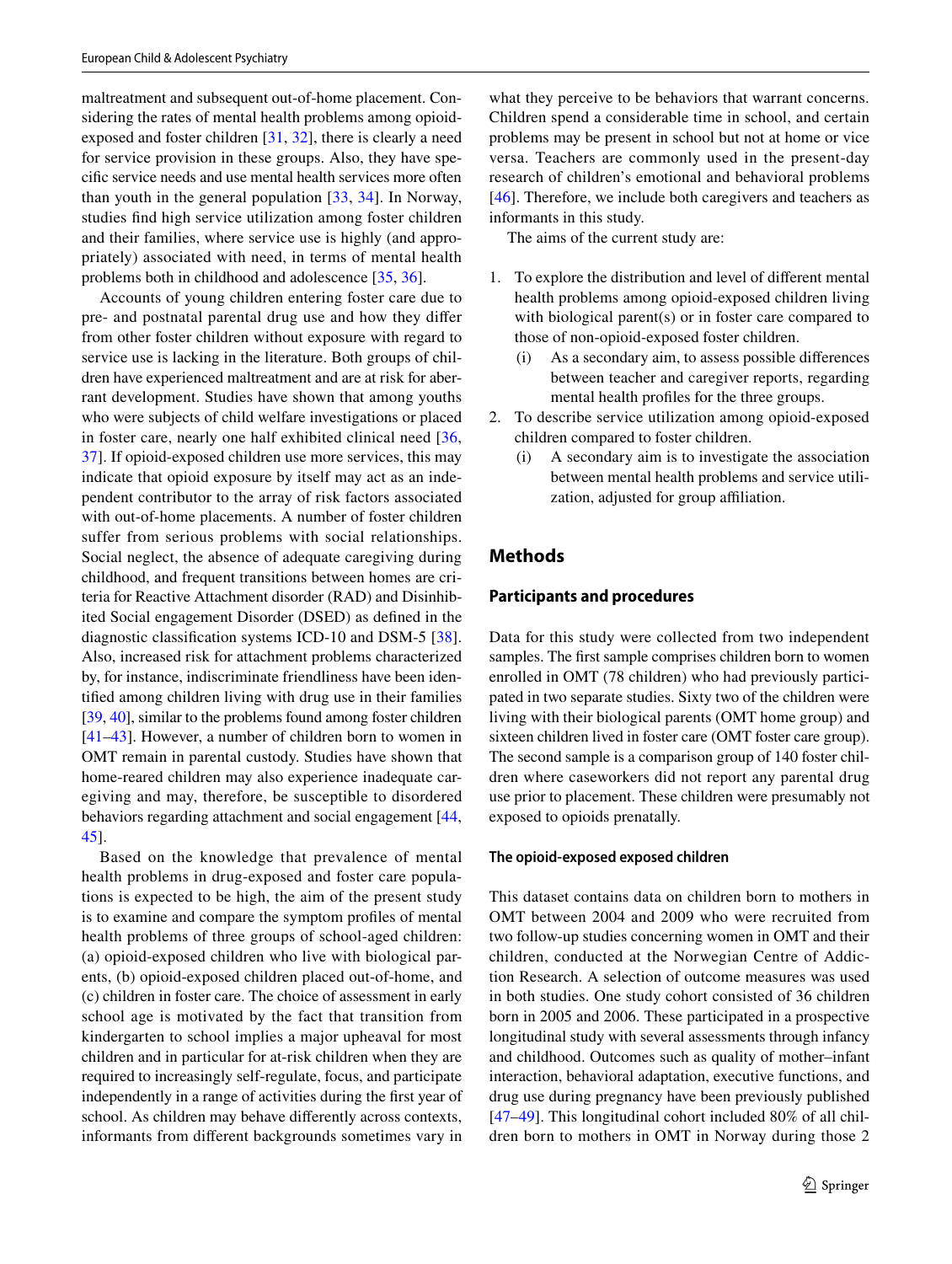years. Here, we use data from the last assessment, carried out between the years 2013–14, when the children had reached school age  $(>6$  years). The other cohort consisted of 44 children born in 2004, 2007, 2008, and 2009 of women enrolled in OMT. These women were originally recruited to a study of pre- and post-pregnancy outcomes [[50\]](#page-12-27). A follow-up of this group was done in 2016–17, when the children were of similar age as the longitudinal cohort from 2005–2006. Hence, all children except those born in 2004 were 6–8 years when included in this study, which is typically the age of second and third graders in Norway. Merged data from the two cohorts of opioid-exposed children amounted to information from 76 caregivers and 78 teachers, reporting on 78 children collected between 2013 and 2017.

Information from the mothers was obtained through selfreports and a semi-structured telephone interview conducted by one of the authors (GWS). The interview was presented as a purpose-made questionnaire and consisted of separate sections: a maternal section with questions about well-being and drug use and a child section where mothers reported on services used both for themselves and for the child. Services were reported as "did you ever have contact with": CWS, education, child mental health, or habilitation services and "do you have ongoing contact with" the same services.

Mental health data were collected from caregivers and the children's teachers independently, through a secure online questionnaire (the Developmental and Wellbeing Assessment (DAWBA). Because more than half of the children were living in single-parent households with the mother as the primary caregiver, only information given by mothers and three single fathers in the OMT group is reported.

### **The foster care children**

The comparison group is a sample of foster children from a larger study [[51\]](#page-13-0). Data collection lasted from September 2011 to February 2012. The inclusion criteria were being aged 6–12 years (the age range for elementary school in Norway), and living in foster families for at least 5 months following legally mandated placement. Foster parents, teachers, and municipal child welfare caseworkers were invited to participate as informants by completing an online survey (for detailed recruitment procedures, see [\[32](#page-12-11)]). Children without reported drug exposure  $(N=140)$  were selected for the purpose of the present study. This sample are referred to as the "Foster care group".

### **Combined dataset for this study**

For the purpose of the present study, data from the foster care group were pseudonymized before merging it with the dataset from the OMT studies, in accordance with Norwegian legislation (see also Ethics). In this process, three

variables were partly aggregated: age (6–7, 8–10, and 10–12); service use (yes/no); and placement information (0, 1, 2, or more placements). Cases from the foster care sample were merged with the OMT data fle for samples where the SDQ was completed by both teacher and caregiver. This resulted in data from a total of 218 children. For children 10 years or younger, caregivers also completed the DAWBA Attachment Disorder (RAD) section. Seventy-two percent of the Foster care group were aged 10 years or younger, and were eligible to be assessed with the RAD section, as were 75% of the OMT home group and 75% of the OMT foster care group. Hence, the DAWBA RAD section scores were obtained from caregivers of 132 of children below 10 years.

# **Ethics**

Ethical approval for the study for the opioid-exposed children was granted by the Regional Committee for Medical and Health Research Ethics (2013/1606/REK Sør-Øst B) and by the Data Inspectorate in Norway. The comparison foster care group is derived from a study approved by the Regional Committee for Medical and Health Research Ethics (2010/2367-1) Western Norway. The Ministry of Children, Equality and Integration provided exemptions from confdentiality for caseworkers, foster parents, and teachers participating in the latter study. For the purpose of combining data from the two studies, anonymization methods were employed, and the data were converted into aggregated statistical format for secondary analyses. The procedure was vetted by the data protection officer of the project-managing organization. Caregivers were not compensated for participation. In the foster care study, teachers were compensated with 28 Euro for participating. In the OMT study, teachers received a gift card worth 20 Euro. Study procedures were in accordance with the Helsinki Declaration. All participating mothers signed written, informed consent at the point of data collection. Participants in the OMT groups had previously consented to being approached regarding participation in upcoming follow-up studies performed by the research team. Participants were explicitly informed about their option to withdraw from the study at any point.

# **Measures**

The Developmental and Wellbeing Assessment (DAWBA) is a web-based diagnostic interview which covers a spectrum of diagnostic areas, the child's problems and resources, family background, etc. The DAWBA was completed online by caregivers and teachers at home on their own computers after the receipt of individual access codes. In the current manuscript, we include two sub-sections of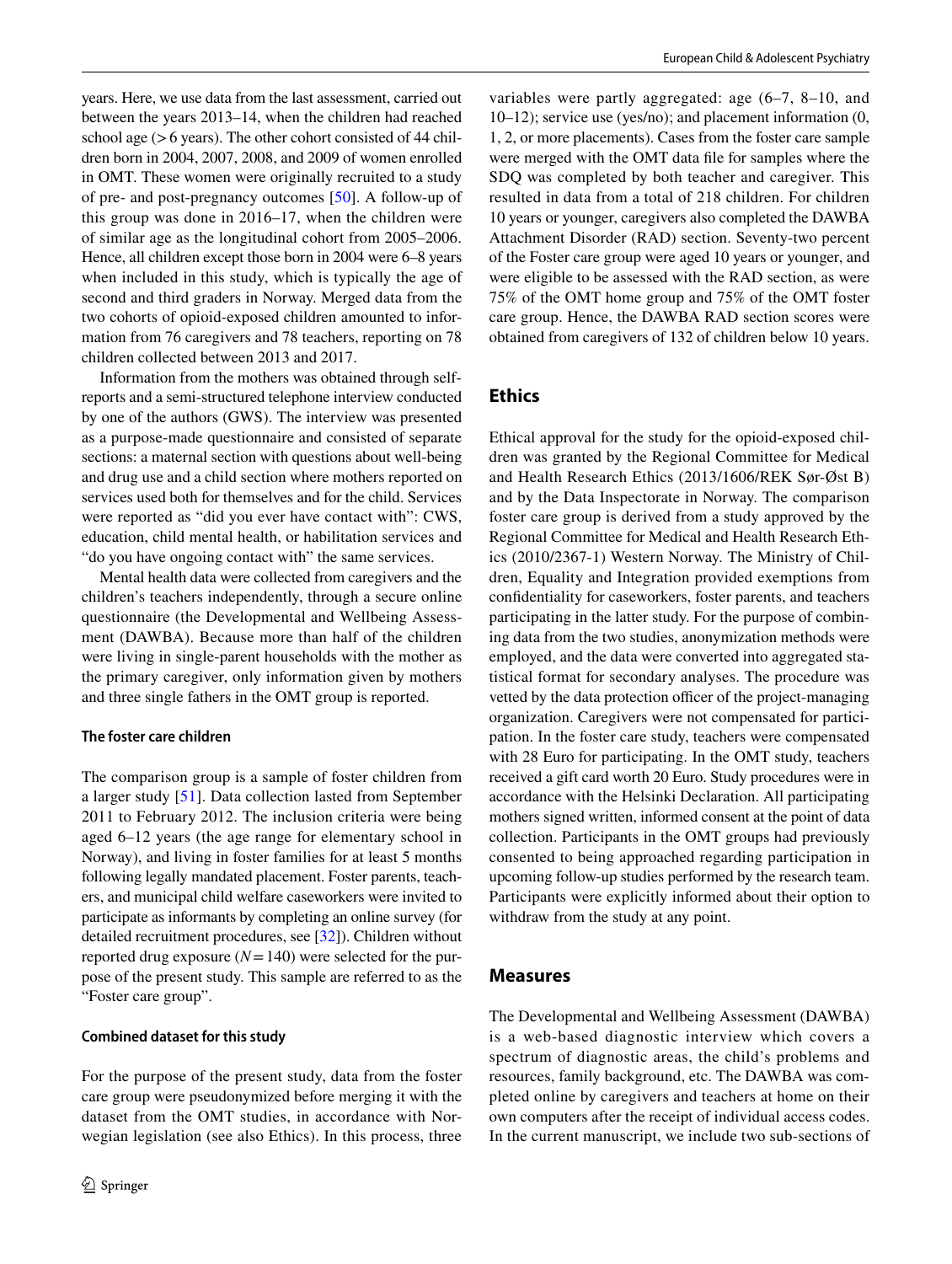the DAWBA: (1) mental health (The Strengths and Difficulties Questionnaire, SDQ), and (2) symptoms of inhibited and socially indiscriminate behavior (DAWBA RAD section).

### **Mental health problems**

The Strengths and Difficulties Questionnaire (SDQ) is a 25-item questionnaire assessing mental health of 3–16 years old, and may be completed by caregivers and teachers, and by youth from the age of 11 [[52](#page-13-1)]. The SDQ has been reported to be a psychometrically sound measure of overall child mental health in many studies [[53,](#page-13-2) [54\]](#page-13-3), including studies with foster children [[55](#page-13-4)]. The SDQ consist of five subscales. The informant is presented with statements (e.g., "often has temper tantrums" or "has at least one good friend") and asked to what degree they agree (not true, somewhat true, certainly true). A "Total difficulties score" is also computed and acts as a composite score of the emotional, peer, conduct, and hyperactivity/inattention problem scales, ranging from 0 to 40. Scores above 16 indicate that the child may have a clinically meaningful level of mental health problems in need of further attention [\[53\]](#page-13-2). The SDQ also comprises an impact score (0–10) measuring distress to the child and interference of problems to the child's everyday life. Previous studies have indicated good psychometric properties of the SDQ [[53\]](#page-13-2).

# **Symptoms of inhibited and socially indiscriminate behavior**

The parent version of the Developmental and Wellbeing Assessment (DAWBA) includes a section assessing symptoms of attachment disorders according to DSM-IV criteria, applicable for the age range 5–10 years [[56](#page-13-5)]. This section comprise 14 items rated on a three-point scale according to levels of concern: none = 0, a little = 1, and a lot =  $2 \frac{57}{1}$  $2 \frac{57}{1}$  $2 \frac{57}{1}$ . Items are organized in an emotionally withdrawn/inhibited (RAD) subscale of fve items with a score range 0–10, and an indiscriminately social/disinhibited (RAD) subscale of nine items with a score range of 0–18. Confrmatory factor analyses have identified a good fit of a two-factor model, congruent with the DSM-5 defnition of RAD and DSED, in a sample of foster children [\[44](#page-12-22)]. Furthermore, these fndings also lend support for the DSM-5 conceptualization of RAD and DSED as separate dimensions of child psychopathology, separate from the four dimensions of more common mental health problems measured by the SDQ. In that study, internal consistency for the inhibited subscale was rather low (Cronbach's alpha $=0.6$ ), and consequently, we also investigated this aspect of the scales in the current study.

### **Reported service use**

Information on service use was obtained through the telephone interview based on the structured questionnaire and orally reported by caregivers in the OMT group. Information on service use in the foster care group was provided by caseworkers on a questionnaire. Participants were asked whether they had "ever used" any of the following services (coded yes/no): (1) child and adolescent mental health services (CAMHS); (2) educational psychology services, and (3) hospital-based habilitation services. Information on service use was missing in 24.3% of the cases, but information regarding any service use was only missing for 13% of the respondents. The service use variable was dichotomized in the process of combining the datasets. Note that contact with CWS was not included in the service use variable, as all children in foster care have CWS involvement. However, contact with the CWS for informants in the OMT home group was coded separately as "contact now" (yes/no) and "ever had contact" (yes/no) and is described in the results.

#### **Living arrangement and placement history**

Of the 62 children residing with biological parent(s), 23 had experienced out-of-home placements. The defnition of "any placement history" in the custom-made structured interview was very broad. Changes in living situation for more than a few weeks were categorized as "a placement". Importantly, the typical placement was short and occurred early in life. Only 5 of the 23 children lived away from their primary caregiver after the age of 3. Twelve children lived away from the primary caregiver≤3 months. Two children moved permanently to their fathers, and seven were placed temporarily with family members. Twelve of the non-family placements lasted for 1–3 months. The remaining two for 5 months at the ages of 1.5 and 3 years. Importantly, during these types of short-term placements, the Norwegian child care system ensures extensive contact between children and care givers. To assess whether these children difered on mental health status, a sensitivity analysis was conducted (see analyses).

Information about placement history was available for all children in the OMT group and 118 children in the Foster care group. For the latter group, the caseworkers provided information about the number of placements children had experienced before the current placement. Information on 22 of the 140 children (15.5%) was missing.

# **Analyses**

Descriptive demographic and placement variables are presented as group-wise percentages, means, and standard deviations (Table [1](#page-6-0), Results). As part of the process of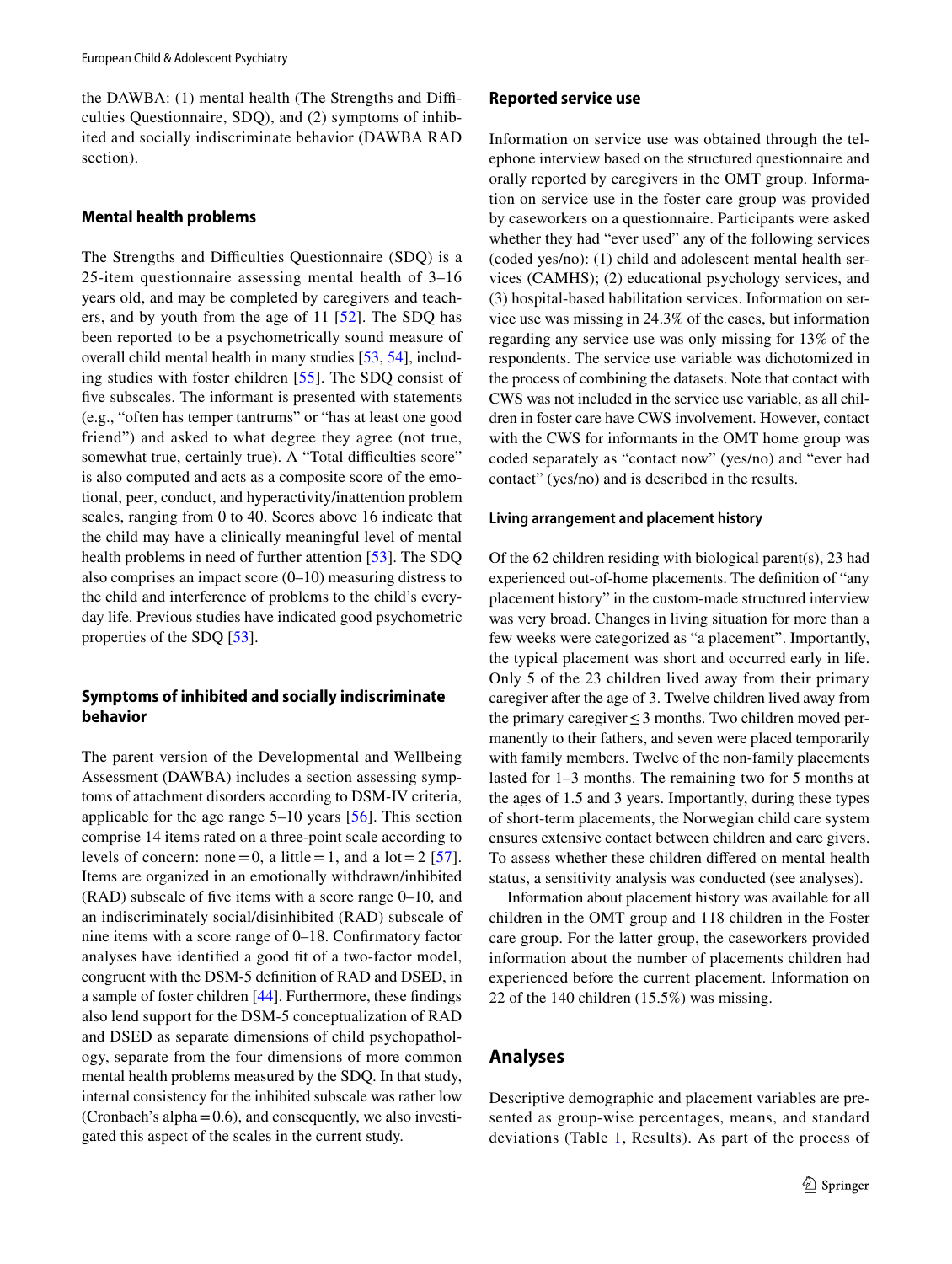merging the foster care and OMT data, age was collapsed into three groups:  $6-7$ ,  $8-10$ , and  $11-12$  (age group). Information about service use was summed across services per participant and dichotomized (see Ethics) (corresponding to having ever used any of the services). Placement information was aggregated into three levels (see Table [1](#page-6-0)). Analyses of variance robust to heterogeneity of variances and large diferences in sample sizes (Welch test) were used were to compare SDQ and RAD mean total scores and subscales among the three groups (aim 1). Signifcant *F* tests were followed with pairwise post hoc tests with Games–Howell adjustments for multiple comparisons. Pearson's *r* was used to test the association between caregiver/teacher pairs. Paired-samples Welch's *t* tests were used to test the diference in the mean SDQ total scores for caregivers and teachers. Service use for the three groups is presented in Table [1](#page-6-0). A logistic regression was used to assess the other variables impact on service use. Each independent variable [Group, AgeGroup, Gender, Placements (grouped), and total SDQ score] was regressed on service use to obtain unadjusted ORs. The RAD data were only present for children<11 years and were not included. All variables were added into a fnal model and adjusted odds ratios presented (Table [2](#page-6-1)). The inferential goodnessof-ft test is the Hosmer–Lemeshow was used to test the null hypothesis that the model is a sufficient fit for the data. Data were analyzed using IBM SPSS Statistics, version 26.0.

### **Sensitivity analyses**

Due to heterogeneity in age and placement history in our data, two sensitivity analyses were performed. An Independent samples Welch's *t* test was used to assess potential diferences in mental health (SDQ) between the children with placement history  $(n=23)$  versus those that had never been placed  $(n=39)$ , and to assess the probability of group diferences. The diference was not signifcant, and an additional Bayes Factor test was used to quantify probability of a "true" null difference. This showed moderate evidence in favor of the  $H_0$  (no differences between the groups)  $BF_{01} = 3.24$ . In other words, the data are 3.24 times more likely given no group diferences  $(H<sub>0</sub>)$  than under the alternative hypothesis of different group means). In light of this result, the children with temporary placements out-of-home were analyzed together with those with no placements in the OMT home group. Furthermore, to assess if the inclusion of adolescent children had a signifcant impact on the results regarding mental health, the SDQ total analyses was performed once without including adolescents  $(11-12 \text{ years old}, n=66)$ —this did not alter any statistical results or interpretations.

# **Results**

Characteristics of the children in each group are presented in Table [1](#page-6-0). There were no significant differences in gender distribution between children living in biological homes and those placed in foster care (see Table [1](#page-6-0)). Relative to group size, there were more children aged 10 or younger in the Foster child group  $(p < 0.001)$ , which is the upper age for administrating the DAWBA RAD section.

Table [1](#page-6-0) also gives an overview of the previous placements experienced by the children in the three diferent groups. Of the OMT home children, 23 (37%) had experienced one or more placements during their lifetime although they lived with their birth parents at the time of assessment (see also section on living arrangement and placement history above). Reports from either teacher  $(n=6)$  or caregiver  $(n=2)$  were missing from the OMT data.

# **Mental health problems reported by caregivers and teachers**

For caregivers, the one-way Welch's ANOVAs for total SDQ as well as all subscales were signifcant (SDQ total  $p < 0.001$ , all subscale  $p$ 's < 0.011). Table [2](#page-7-0) presents comparisons of the mental health profles of the three groups as reported by caregivers. Overall, the OMT home group had lower rates of mental health problems both compared to the OMT foster care group and the Foster care group as refected by signifcant lower scores on emotion, conduct, hyperactivity/inattention, and peer problem subscales. For prosocial functioning in children living at home had signifcantly higher scores than the non-exposed foster care group, but not the OMT foster care children. Impact score, indicating perceived impairment in everyday functioning, was signifcantly lower in the OMT home group compared to non-exposed foster care children. There were no signifcant contrasts between the two foster care samples.

For teacher reports, omnibus group differences were found for the total difficulties SDQ as well as the conduct and hyperactivity/inattention subscales (all  $p$ 's < 0.026). Pairwise comparisons showed that these scores were signifcantly lower in the OMT home group compared to the two groups of children in foster care (see Table [2](#page-8-0)).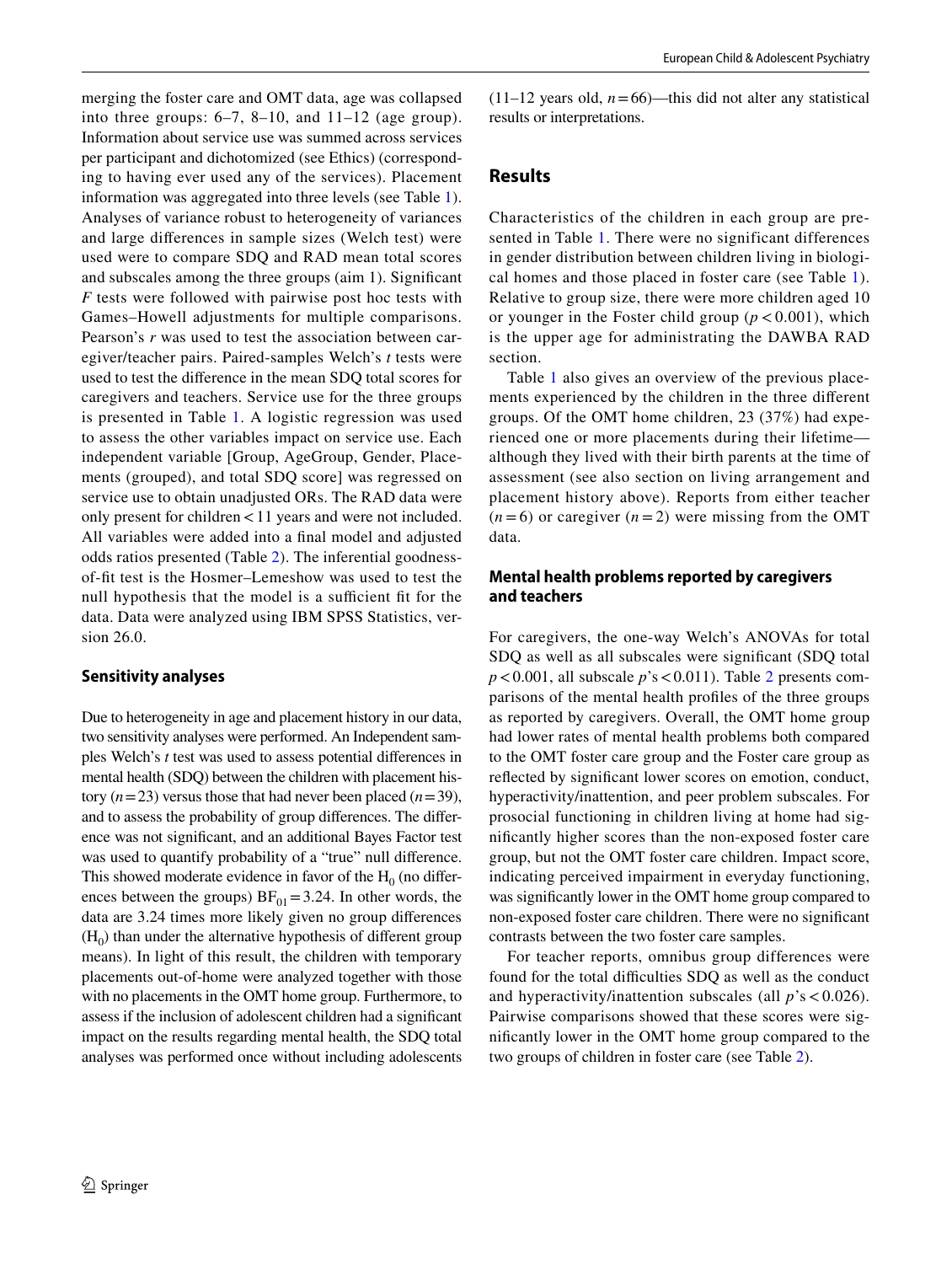<span id="page-6-0"></span>**Table 1** Sample characteristics and placement history

|                                   | OMT home $N=62$ | <b>OMT</b> foster<br>care $N=16$ | Foster care $N = 140$ | statistic    | $\boldsymbol{p}$ |
|-----------------------------------|-----------------|----------------------------------|-----------------------|--------------|------------------|
| Child female gender, $\%$ (N)     | 51.6 (32)       | 31.3(5)                          | 45.7(64)              | $X^2 = 2.18$ | 0.37             |
| Age groups $\%$ (N)               |                 |                                  |                       | $X^2 = 39^b$ | < 0.001          |
| $6-7(n=70)$                       | 21(13)          | 25.0(4)                          | 37.9 (53)             |              |                  |
| $8-10(n=76)$                      | 64.5(40)        | 50.0(8)                          | 33.6(47)              |              |                  |
| $11-12^a$ $(n=72)$                | 14.5(9)         | 25.0(4)                          | 28.6(40)              |              |                  |
| Placements $\%$ (N)               |                 |                                  |                       | $X^2 = 130$  | < 0.001          |
| $\theta$                          | 62.9(39)        |                                  |                       |              |                  |
| 1                                 | 32.3(20)        |                                  | 25.7(36)              |              |                  |
| $2+$                              | 4.8(3)          | 100(16)                          | 58.6 (82)             |              |                  |
| Missing                           |                 |                                  | 15.7(22)              |              |                  |
| Service use <sup>c</sup> $\%$ (N) |                 |                                  |                       |              |                  |
| N <sub>0</sub>                    | 46.8(29)        | 18.8(3)                          | 24.3 (34)             | $X^2 = 6.7$  | 0.034            |
| Yes                               | 50.0(31)        | 50.1 (8)                         | 59.3 (83)             |              |                  |
| Missing                           | 3.2(2)          | 31.3(5)                          | 16.4(23)              |              |                  |
|                                   |                 |                                  |                       |              |                  |

*OR* odds ratio

<sup>a</sup>note that this group is not included in analysis of the RAD section of DAWBA, which is only administered for children 5–10 years

b Chi-square for AgeGroup\*Group. Placement information was missing for 22 children in the foster care group

<sup>c</sup>the service use variable indicates having ever used one of three specific services (yes/no), 13% of these data were missing, total *n*=188: *N*=60 OMT home, *N*=11 OMT foster care, *N*=117 Foster care

# **Informant‑based diferences of total difculties scores**

The diferences between caregivers and teachers in total dif-ficulties scores are illustrated in Fig. [1](#page-7-1) by means and confidence intervals. The results of the paired-samples *t* test are reported in Supplementary Table 1. We found no diferences in total difficulties scores between teachers and caregivers for the two OMT groups. Medium-to-large correlations were found between caregiver/teacher pairs in all three groups: OMT home: *r*=0.43 (*p*=0.001); OMT foster care: *r*=0.71  $(p=0.002)$ ; and Foster care:  $r=0.58$  ( $p < 0.001$ ).

<span id="page-6-1"></span>Table 2 Between-group comparisons ratings of the Strengths and Difficulties Questionnaire (SDQ) total- and subscales for caregivers and teachers

| Group                          | $OMT$ home $(A)$ | $OMT$ foster care $(B)$ | Foster care $(C)$ | Post hoc Games-Howell corr |         |       |
|--------------------------------|------------------|-------------------------|-------------------|----------------------------|---------|-------|
|                                | $N = 60$         | $N = 16$                | $N = 140$         | pAB                        | pAC     | pBC   |
| Caregiver                      |                  |                         |                   |                            |         |       |
| SDQ total difficulties, M (SD) | 8.5(5.6)         | 16.3(6.3)               | 14.9(7.8)         | 0.001                      | < 0.001 | 0.688 |
| Emotional                      | 1.7(1.7)         | 3.2(2.0)                | 3.6(2.5)          | 0.027                      | < 0.001 | 0.738 |
| Conduct                        | 1.4(1.3)         | 2.8(2.0)                | 2.8(2.2)          | 0.048                      | < 0.001 | 0.994 |
| Hyperactivity/inattention      | 3.7(2.5)         | 6.8(2.6)                | 6.0(2.8)          | 0.001                      | < 0.001 | 0.492 |
| Peer problems                  | 1.7(2.0)         | 3.6(2.4)                | 2.6(2.2)          | 0.021                      | 0.013   | 0.296 |
| Prosocial                      | 8.1(1.8)         | 6.8(2.1)                | 7.0(2.2)          | 0.067                      | < 0.001 | 0.690 |
| <b>Impact score</b>            | 1.3(2.4)         | 2.8(2.7)                | 2.6(2.6)          | 0.145                      | 0.003   | 0.988 |
|                                | $N = 56$         | $N = 16$                | $N = 139$         |                            |         |       |
| Teacher                        |                  |                         |                   |                            |         |       |
| SDO total difficulties, M (SD) | 9.3(6.7)         | 14.1(7.9)               | 11.9(7.2)         | 0.082                      | 0.052   | 0.507 |
| Conduct                        | 1.3(1.6)         | 2.6(2.5)                | 1.9(2.0)          | 0.091                      | 0.045   | 0.423 |
| Hyperactivity/inattention      | 4.3(3.2)         | 6.3(3.2)                | 5.5(3.1)          | 0.080                      | 0.037   | 0.614 |

The letters in parentheses in the group names refer to the letters used in illustrating groups included in the statistical comparisons. "*p*AB" is the *p* value of the Games–Howell corrected test comparing column A (OMT home) and column B (OMT foster care). Bold font denotes statistical difference ( $\alpha$  = 0.05)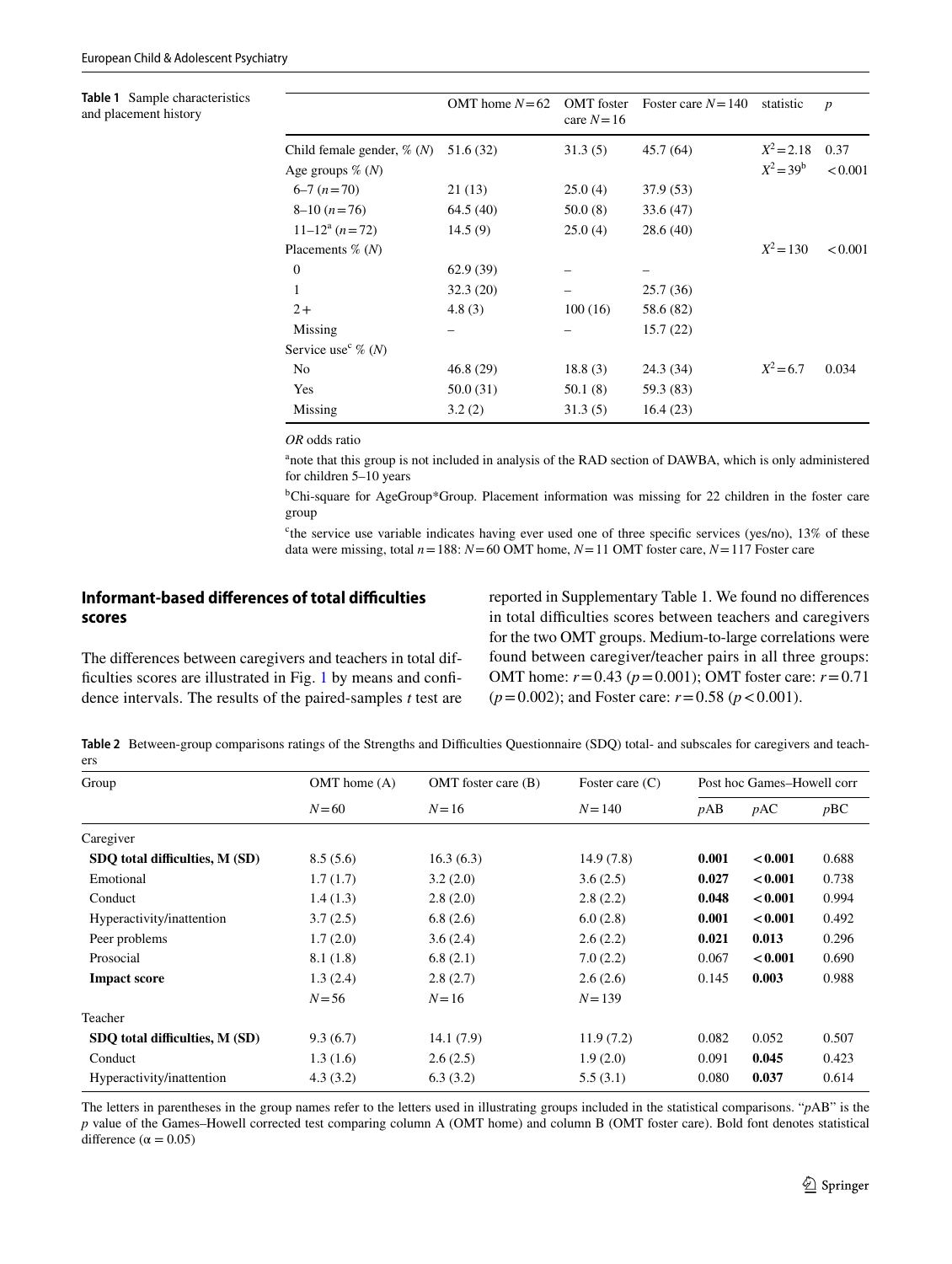

<span id="page-7-1"></span>**Fig. 1** Means and 95% confdence intervals for caregivers (circles) and teachers (squares)

# **Symptoms of inhibited (RAD) and socially indiscriminate (DSED) behavior**

Table [3](#page-7-0) shows the mean scores on inhibited and socially indiscriminate symptom scales for children 10 years and younger. There were signifcant group diferences on all scales (all  $p$ 's < 0.001), where the OMT home group had lower levels of attachment difficulties symptoms, compared to both foster care groups. In the current study, Cronbach's alpha for the DAWBA RAD was 0.53 for the fve inhibited items (RAD), and 0.82 for the nine socially indiscriminate behavior items (DSED).

# **Service utilization**

Forty-seven percent of the caregivers in the OMT home group reported no use of any services for their children, compared to 19% of the OMT foster care group. In the Foster care group, the reported percent service use was similar to the OMT Foster group (no service use: 24% and one or more services: 59%) missing data were higher in reports from foster parents (OMT foster care 31.3% and Foster care group 16.4%) compared to biological caregivers (OMT home  $=3\%$ ). The extent of contact with CWS depended on the children's living arrangements: while foster-placed children have CWS involvement by defnition, 75.8% of the caregivers in the OMT home group reported ever having had contact with CWS, but at the same time, 74.4% disclosed no current involvement with this service.

# **Associations between mental health symptoms and service utilization**

Table [4](#page-8-0) presents unadjusted and adjusted odds ratios for service utilization, depending on group status, gender, age groups, SDQ total difficulties, and number of placements. The full model containing all independent variables was statistically significant  $X^2$  (7,  $N = 125$ ) = 46.0  $p < 0.001$ , indicating that the model was able to distinguish between respondents who reported use of services and no use of services. RAD scores were not added to the fnal model, because these scales were only administered to a subsample of children and, therefore, reduced the sample size. Male gender and higher SDQ total difficulties score increased odds of utilizing at least one service. The odds of utilizing services was more than doubled in boys compared to girls (OR 2.31, CI 1.19–4.48), while the odds for using services increased by 9% for each additional point on the SDQ total difficulties score (OR 1.09, CI 1.03–1.15) when adjusted for the other

| Group                         |          | OMT home $(A)$ OMT foster care $(B)$ Foster care $(C)$ |          | Post hoc Games-Howell<br>corr |         |       |
|-------------------------------|----------|--------------------------------------------------------|----------|-------------------------------|---------|-------|
|                               | $N = 46$ | $N = 11$                                               | $N = 75$ | pAB                           | pAC     | pBC   |
| <b>RAD/DSED Total</b>         | 3.5(2.7) | 8.8(3.0)                                               | 9.3(4.9) | < 0.001                       | < 0.001 | 0.901 |
| RAD inhibit                   | 0.7(1.0) | 3.0(1.4)                                               | 1.9(1.8) | 0.001                         | < 0.001 | 0.070 |
| DSED disinhibit. <sup>a</sup> | 2.8(2.2) | 5.8(3.3)                                               | 7.4(4.1) | 0.031                         | < 0.001 | 0.328 |

The letters in parentheses in the group names refer to the letters used in illustrating groups included in the statistical comparisons. "pAB" is the p value of the Games–Howell corrected test comparing column A (OMT home) and column B (OMT foster care). Bold font denotes statistical significance ( $\alpha = 0.05$ )

<sup>a</sup>Data from the inhibited subscale were missing for one participant in the OMT home group  $(n=45)$ 

<span id="page-7-0"></span>**Table 3** Between-group comparisons of caregiver ratings of RAD scores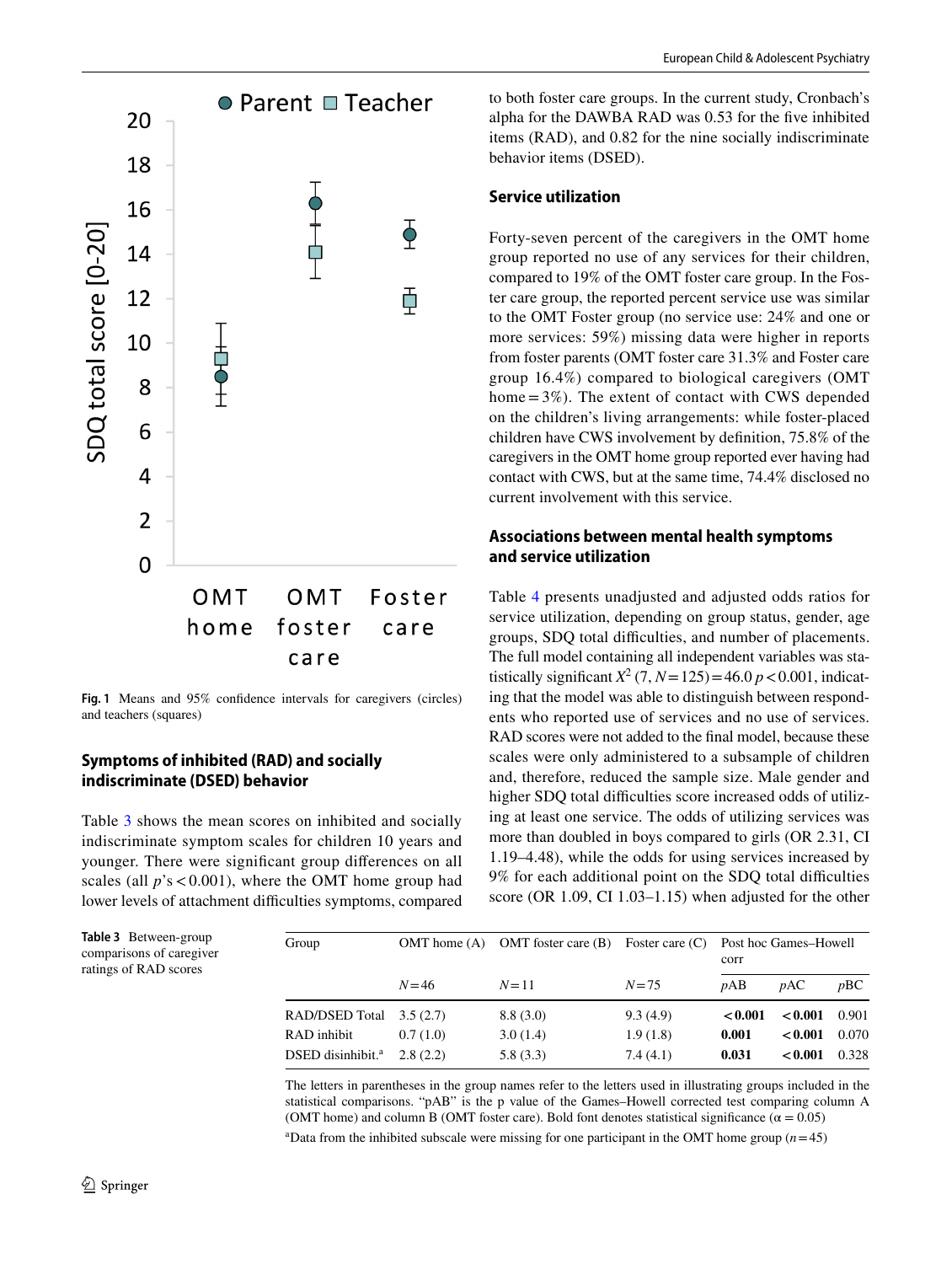<span id="page-8-0"></span>**Table 4** Unadjusted and adjusted models predicting service utilization among 2 groups of OMT children, compared to the foster care group

|                        | Unadusted OR (95% CI) | $\boldsymbol{p}$ | Adjusted OR (95% CI) | $\boldsymbol{p}$ |
|------------------------|-----------------------|------------------|----------------------|------------------|
| Foster care (ref)      |                       |                  |                      |                  |
| <b>OMT</b> foster care | $1.09(0.27 - 4.37)$   | 0.901            | $0.92(0.21 - 4.12)$  | 0.937            |
| OMT home               | $0.44(0.23 - 0.834)$  | 0.012            | $0.78(0.24 - 2.54)$  | 0.742            |
| Sex (ref. female)      | $2.37(1.29 - 4.38)$   | 0.006            | $2.31(1.19-4.48)$    | 0.014            |
| Age $6-7$ (ref)        |                       |                  |                      |                  |
| Age $8-10$             | $1.34(0.68 - 2.63)$   | 0.399            | $1.57(0.73 - 3.40)$  | 0.201            |
| Age $11-12$            | $2.45(1.03 - 5.86)$   | 0.044            | $2.24(0.87 - 5.73)$  | 0.072            |
| SDO total              | $1.11(1.06-1.16)$     | < 0.001          | $1.09(1.03 - 1.15)$  | < 0.001          |
| Placements 0           |                       |                  |                      |                  |
| Placements 1           | $2.96(1.24 - 7.08)$   | 0.014            | $1.68(0.54 - 5.26)$  | 0.372            |
| Placements $2+$        | $2.29(1.07-4.94)$     | 0.034            | $1.25(0.32 - 4.96)$  | 0.749            |

OR with *p* values<0.06 are in bold types *N*=60 OMT home, *N*=11 OMT foster care, *N*=117 Foster care *OR* odds ratio

variables in the model. Age group, group affiliation, and placement were not signifcantly associated with service utilization in the adjusted model. The Hosmer–Lemeshow test was non-significant,  $X^2$  (7), = 3.7,  $p = 0.882$ , allowing us to accept the null hypothesis that the model is an adequate ft for the data, and the model correctly identifed 72% of the cases.

# **Discussion**

A major fnding in this study was that children prenatally exposed to methadone or buprenorphine who currently live in their family of origin had signifcantly better mental health status than their foster-placed counterparts and also than children in foster care without known prenatal exposure to opioids. Considering the large number of scientifc reports documenting the high prevalence of developmental problems among opioid-exposed children [[58,](#page-13-7) [59\]](#page-13-8), this result contributes to an important nuancing of previous descriptions of this at-risk group. For instance, a Norwegian hospital-based follow-up study of school-aged children prenatally exposed to alcohol and other substances (including methadone and buprenorphine) reported high rates of mental health problems on all SDQ scales [[60\]](#page-13-9), which is markedly higher than in our study for both groups of opioidexposed children (OMT home and OMT foster care). This discrepancy may be explained by diferences in exposure, where the sample in the study of Sandtorv et al. was exposed to a more heterogeneous combination of illicit drugs and alcohol compared with pregnant women in OMT who use very little illicit substances, including alcohol and prescribed benzodiazepines [[50\]](#page-12-27). Another explanation may be the difference in support and follow-up between pregnant women and mothers in the OMT group, compared to that of mothers with diferent types of addiction problems. The relatively low rates of mental health problems found in our sample of exposed children living with parents may be associated with the mothers' low use of illegal drugs—but high rates of smoking as we have shown in the previous studies [[23,](#page-12-1) [50](#page-12-27), [61](#page-13-10)]. Considering the negative efects of smoking on the fetus and the developing child, focus on smoking cessation interventions should be a priority in treatment of opioiddependent pregnant women, similar to what is recommended in the Norwegian national guidelines for pregnant women in opioid maintenance treatment guidelines [[20](#page-11-18)]. Together with commitment to extended prenatal care, healthier pregnancies and better newborn outcomes are promoted, which, in turn, may decrease the risk of subsequent mental health problems in the child.

This being said, it is worth noting that despite better health status of the opioid-exposed children living with their parent(s) compared to out-of-home placed children, they have poorer mental health indicators relative to children in the general population [[62\]](#page-13-11). This fnding adds to the previous reviews, emphasizing that children exposed to substances in utero have elevated risks of problems in infancy and childhood [\[31](#page-12-10), [59](#page-13-8), [63\]](#page-13-12).

In this study, both caregivers and teachers reported mental health on the same screening instrument (SDQ). A multiinformant approach where data are obtained from parents, teachers, and children themselves is the most prevalent strategy for assessing contextual variations in mental health in children and youth [[64](#page-13-13)]. However, questions can be raised about the validity of parent-reported information. Reports about own child are subjected to idiosyncratic infuences, including factors of personal history, education and demographic characteristics, and possible psychological functioning of the responder. For instance, the tendency of caregivers with mental health issues to report higher levels of negative child behaviors or lower levels of positive child behaviors than an independent observer of the same child in the same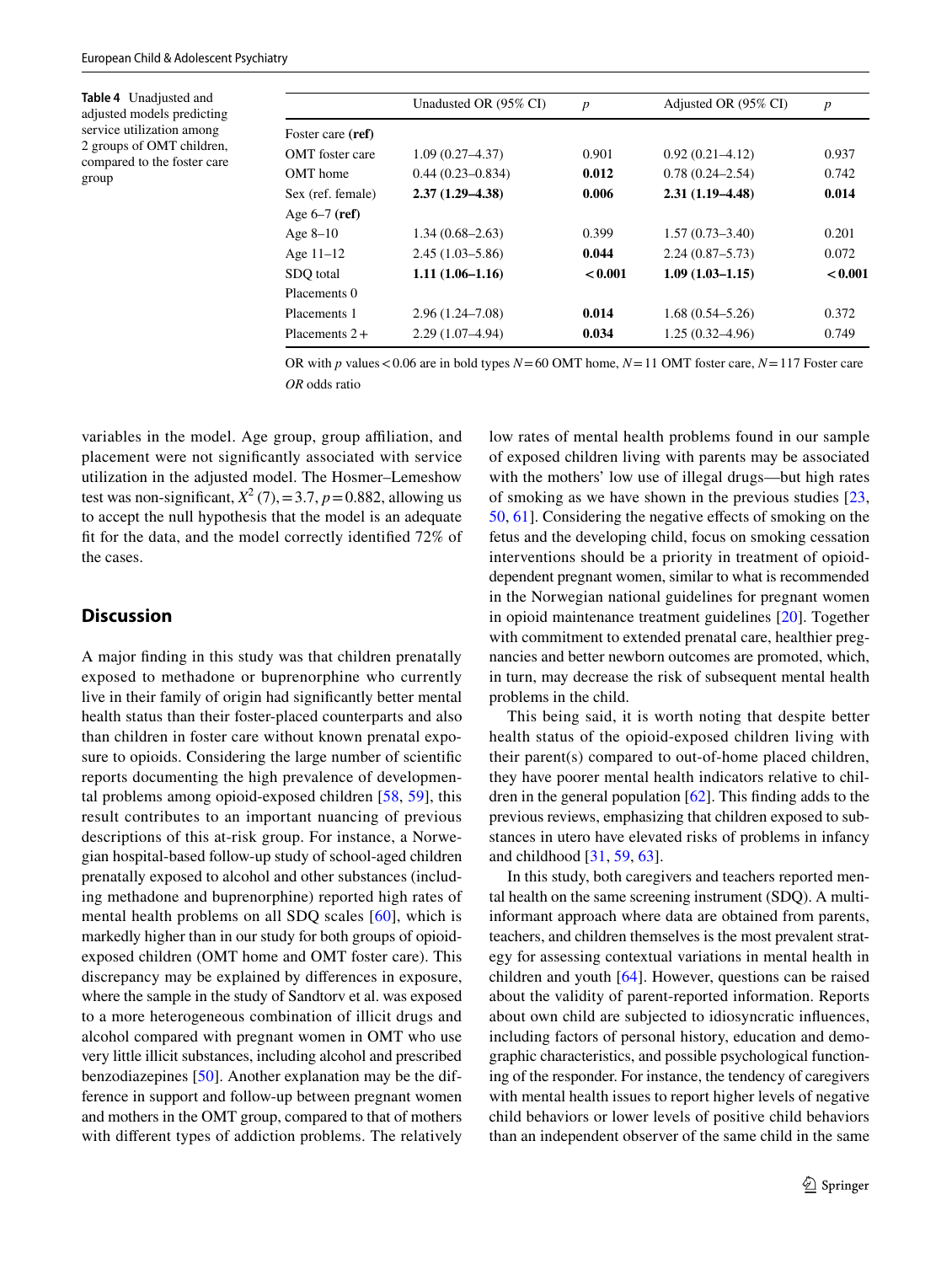situation has consistently been showed in the literature [\[65–](#page-13-14)[67\]](#page-13-15). Except for the OMT home group, results showed diferences between groups similar to other fndings where teachers consistently report low symptom loads compared to caregivers, both in normative and risk samples [[68,](#page-13-16) [69](#page-13-17)].

While caregiver ratings of problems are typically higher than teacher ratings [[62\]](#page-13-11), the association between caregiver and teacher-reported symptoms for the OMT children living at home was found to be the opposite direction of fosterplaced OMT children, but there was no signifcant nor relevant diference. Still, questions can be raised around informants' perspectives and possible rater biases such as socially desirable responding. Caregivers of the opioid-exposed, home-reared children in this study who have had experiences with child welfare might be keen to prove themselves as adequate parents. They may also fear that information about child mental health problems may lead to child welfare involvement with foster care placement as a possible result. Subsequently, social desirability bias could refect the fear of disclosing negatively loaded information about child functioning and may lead to underreporting on the SDQ. Because some of the children in the OMT home group had experienced out-of-home placements, caregiver information may not be as reliable as for children who has resided with parents all along. However, in cases with short-term, temporary placements, there is close cooperation with child welfare and biological parent to exchange information and monitor child development.

Social desirability bias is not likely an issue for teacher reports in the OMT home group, because many teachers were unaware of the child's prenatal history with exposure. Hence, teachers' ratings may be interpreted as a less-biased report compared with the parents' perceptions of child symptoms, especially in the context of the classroom situation where sustained attention and impulse control are key demands. Finally, it is important to keep in mind that the comparative assessments teachers make about a specifc child in a school setting are diferent from the caregiver's assessment of the same child in a more transparent home setting. This diference may impact the interpretations of scores on a questionnaire like the SDQ.

Another fnding is that the OMT children living with biological parent(s) were rated with lower attachment-related problems (RAD) than both the OMT foster care and the comparison foster care group. This result must be interpreted with caution because of the small sample size of the OMT foster care group. Still, based on research document-ing effects of prenatal exposure [\[6](#page-11-5)], we may speculate that children with an innate neurobiological vulnerability may be more susceptible to effects of environmental adversities such as poor parenting and transitions between homes. Numerous studies show that factors in the caregiving environment interact with child vulnerability in producing attachment problems [\[70\]](#page-13-18), but no direct efects of exposure to methadone/buprenorphine have yet been detected. More research, especially longitudinal studies of opioid-exposed children placed in foster care, is highly warranted.

The next important fnding in this study concerns service utilization. Nearly half of the parents in the OMT home group did not take advantage of any of the three services accounted for. They also reported low rates of child mental health problems, which might explain why they did not use more services. Of these families, 25% were currently receiving supportive services ofered by child welfare. Supportive services could entail measures such as fnancial aid, home visits, etc., but could also act as part of a risk and safety investigation. Although mothers in OMT do not necessarily have mandated contact with child welfare services, the need for counseling and contact with educational or child mental health services as the child grow older likely remains for many families. Even though mothers entering OMT have better odds for keeping custody of the child and manage parenting compared to women using illicit drugs, they often have a history of losing custody of older children [[71,](#page-13-19) [72\]](#page-13-20). Such experiences may impede an individual's engagement with health and care services.

Finally, we examined a number of factors on the likelihood of using services. The strongest predictor of reporting service use was gender, where boys were more than twice as likely to have used services as girls when all other factors in the regression model were controlled for. There is compelling evidence that the prevalence of disruptive behavior disorders are much higher in boys than in girls also when controlling for other factors. This may indicate that service use is more demanded for male children (for review, see [[73\]](#page-13-21)).

Another signifcant predictor of service use was SDQ total scores. For each additional point on the SDQ, we observe a 9% increase in odds for using services, adjusted for age, gender, placement history, and group. On average, the children in foster care scored 6–8 points higher on the SDQ, which indicates a 54–72% increased risk of using services.

Rather surprisingly, the placement history did not afect service use in this study. Other studies of foster children have repeatedly shown that many transitions between homes afect social and emotional development in young children which in turn is associated with help-seeking [[74,](#page-13-22) [75](#page-13-23)]. We suggest that this fnding may refect the rather high placement stability in both the OMT foster care and the comparison Foster care group, as shown in Table [1](#page-6-0). The low number of transitions difers from reports from other studies as the majority of the out-of-home placed children in our study moved only once or twice prior to the present placement, regardless of age and group affiliation [\[76\]](#page-13-24) [77](#page-13-25). It is standard child protection procedure in Norway to move children into temporary foster homes while preparing a fnal custody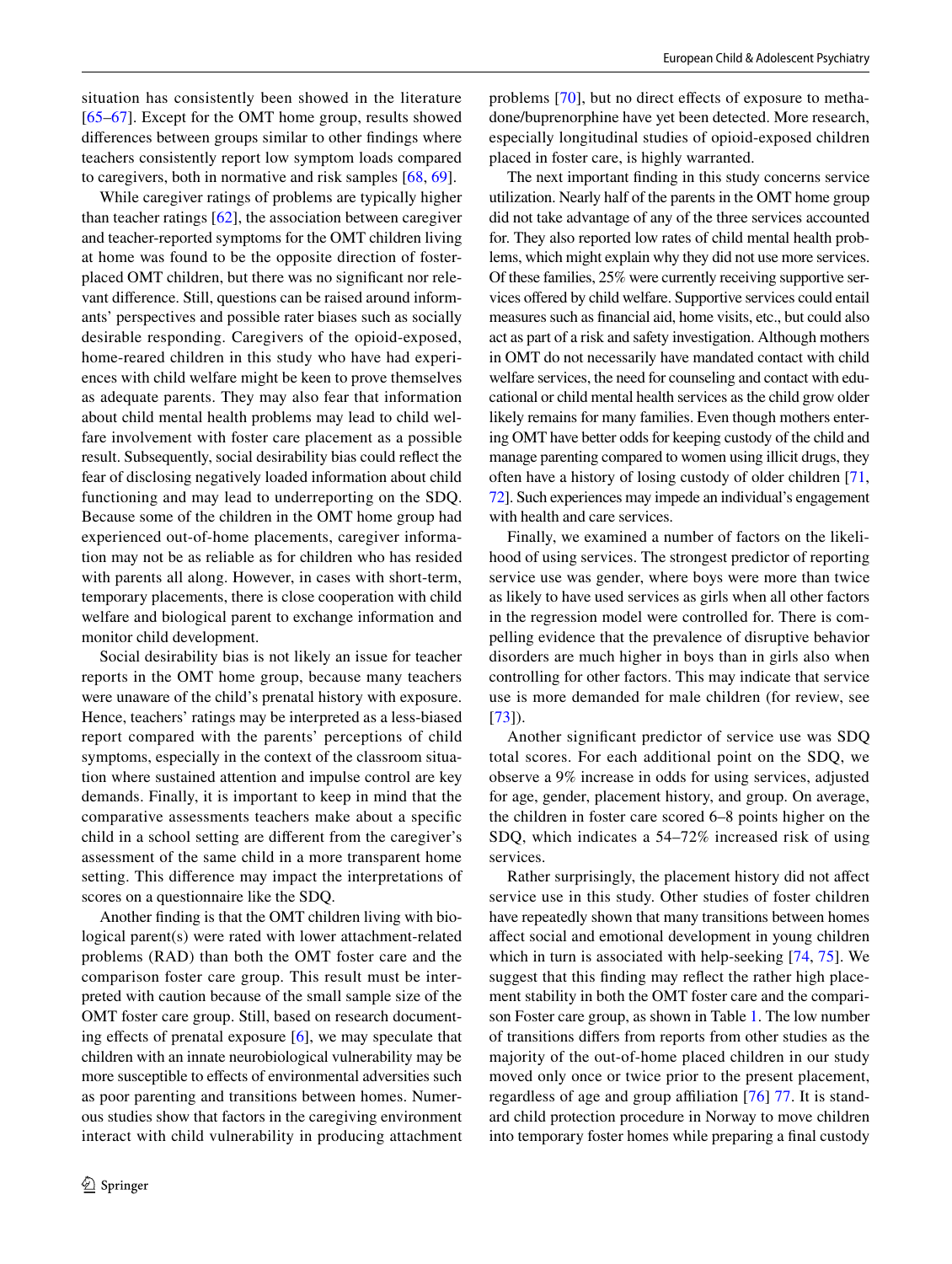decision. Temporary foster homes are especially trained to provide stability, support, and safety to children for a limited period of time, while child welfare investigations are in progress. Hence, temporary foster care, as a semi-professional device, is considered to enhance placement stability.

# **Limitations and strengths**

Several limitations should be noted. First, the sample sizes of the OMT groups are small. Future studies with a larger sample of opioid-exposed children of mothers in OMT are highly recommended. Also, the limited number of children in the OMT foster care group may not be representative of other groups of children of mothers enrolled in OMT during pregnancy in Norway given the fact that they were extracted from specifc subsamples during a specifc timeframe. Second, the results presented here may not be generalizable to other countries, given the unique characteristics of Norwegian OMT as a strict treatment model placing high demands on patients with parenting responsibilities. Furthermore, participating in a longitudinal study with several assessment points over the years, parents of opioid-exposed children were given attention which could have benefcial efects on parenting (a form of the Hawthorne efect) and thereby optimize the mental health and well-being of their children compared to children of non-participating mothers in OMT. At the same time, this was also a strength of the study: long-term contact with a research project resulted in participant commitment and contributed to the high retention rate of the study. Another strength is the composition of the OMT group, which is a national cohort of parents and children and therefore broadly representative of the Norwegian population of children prenatally exposed to methadone and buprenorphine during the years 2004–2008. This is also a study group where mothers only used prescribed methadone or buprenorphine during pregnancy, resulting in healthier newborns in contrast to children prenatally exposed to maternal polydrug use.

There are more diverse and targeted services available and services offered both within and outside the municipality and specialist health care systems that could be captured in this study. However, the three services included in service use here are the most frequently used service types for atrisk children and thereby represent a fair picture of service utilization.

Finally, the multi-informant assessment approach of child mental health strengthens our fndings. Meta-analytical fndings regarding cross-informant correspondence in reports of children's mental health show low-to-moderate correlations between parent and teacher both with regard to externalizing and internalizing symptoms [[78\]](#page-13-26). In contrast, we note that respondents in our study show surprisingly high cross-informant correspondence, also shown in a previous study of children placed in foster care [\[79\]](#page-14-0). We found a rather low internal consistency for the inhibit subscale (Cronbach's alpha $=0.53$ ). This is in line with the previous fndings [[80\]](#page-14-1) where item 4 (avoids emotional closeness) and item 10 (unpredictable at reunion) had rather low (but still acceptable). This may contribute to explain the low Cronbach's alpha also found in the current study, and raise questions on the appropriateness of these two items in measuring inhibited behavior.

It is important to highlight the fact that service uses in risk groups depend on a number of factors, and causal inferences cannot be drawn from the analyses. Several mechanisms could be at work: frst, caregivers may ask for services based on perceived needs, but services might also be imposed based on agency standards and community expectations of adequate parenting, especially when children are under CWS supervision. Second, amount of services available can vary across community setting. The sample of opioid-exposed children in this study is a national sample where people live both in cities and at small places in a sparsely populated country. Hence, services difer largely in their availability, type, and tailoring. Furthermore, it is possible that the boys and children with more behavior diffculties had a higher a priori likelihood of being placed in foster care, which has been previously reported [[81\]](#page-14-2).

# **Conclusion**

To our knowledge, this is the frst study comparing mental health status of school-aged children of mothers engaged in long-term opioid maintenance treatment (OMT), to fosterplaced children of the same age without known prenatal opioid exposure. Identifcation of children with emerging mental health problems is critical for both clinicians and health care providers to address needs and instigate targeted interventions. This study has underscored the contention that children prenatally exposed to OMT medications are best viewed as special cases of at-risk children, and knowledge gained from other high-risk groups, in this case foster children, can be informative in studies of opiate-exposed children, as well. The heterogeneity of the opioid-exposed children on measures of mental health problems contradicts the idea that these children are "damaged and doomed to fail", as commented by Barry Lester in 1995 [[82](#page-14-3)]. The results of the current study encourage more-nuanced perspectives on the consequences of prenatal exposure to methadone and buprenorphine within a national, comprehensive health care model. Our results suggest that within this high-risk group, there are subgroups that warrant extra attention and follow-up. The present fndings should not blind us from the reality that a number of children prenatally exposed to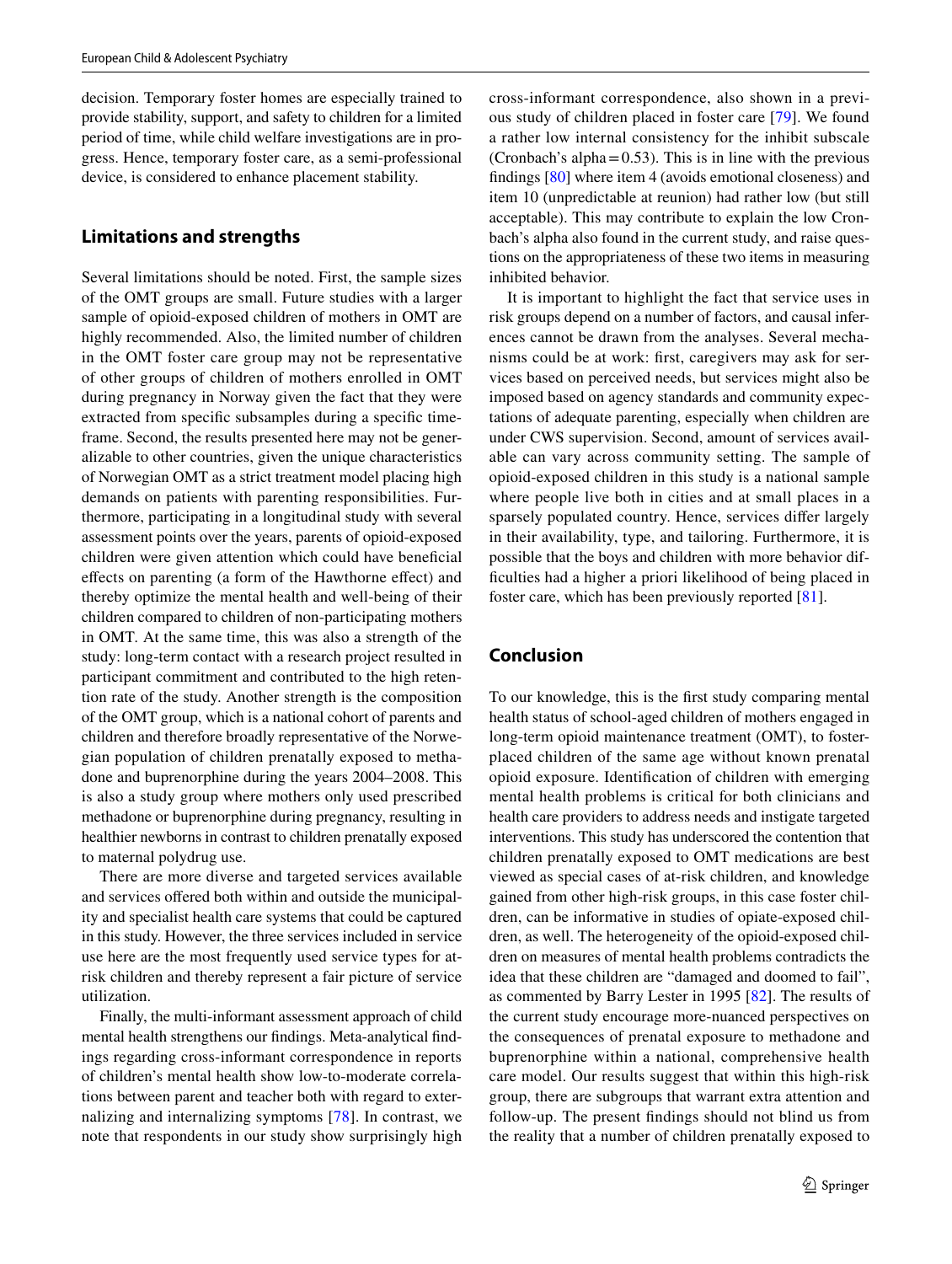OMT medications and stressful psychosocial environments are indeed in risk for developing mental health problems which must be addressed. Optimal intervention requires collaborative assessment and treatment models in which professionals share the same knowledge and have the same treatment goals.

**Supplementary Information** The online version contains supplementary material available at<https://doi.org/10.1007/s00787-021-01728-3>.

**Acknowledgements** This study was funded by Vestre Viken Division of Mental Health and Addiction, Department of Research and Development and The Norwegian Research Council, Grant nos. 256598, 2565 CARE. The frst author is grateful to Prof. Svetlana Skurtveit for invaluable statistical advices on the drafts of this paper.

**Funding** Open Access funding provided by University of Oslo (incl Oslo University Hospital).

**Open Access** This article is licensed under a Creative Commons Attribution 4.0 International License, which permits use, sharing, adaptation, distribution and reproduction in any medium or format, as long as you give appropriate credit to the original author(s) and the source, provide a link to the Creative Commons licence, and indicate if changes were made. The images or other third party material in this article are included in the article's Creative Commons licence, unless indicated otherwise in a credit line to the material. If material is not included in the article's Creative Commons licence and your intended use is not permitted by statutory regulation or exceeds the permitted use, you will need to obtain permission directly from the copyright holder. To view a copy of this licence, visit <http://creativecommons.org/licenses/by/4.0/>.

# **References**

- <span id="page-11-0"></span>1. Kaltenbach K, O'Grady KE, Heil SH, Salisbury AL, Coyle MG, Fischer G, Martin PR, Stine S, Jones HE (2018) Prenatal exposure to methadone or buprenorphine: early childhood developmental outcomes. Drug Alcohol Depend 185:40–49. [https://doi.](https://doi.org/10.1016/j.drugalcdep.2017.11.030) [org/10.1016/j.drugalcdep.2017.11.030](https://doi.org/10.1016/j.drugalcdep.2017.11.030)
- <span id="page-11-1"></span>2. Velez M, Jansson L (2008) The opioid dependent mother and newborn dyad: nonpharmacologic care. J Addict Med 2(3):113–120. <https://doi.org/10.1097/ADM.0b013e31817e6105>
- <span id="page-11-2"></span>3. Kornør HSH, Muller A, Dahm KT (2019) Buprenorphine versus methadone for pregnant women in opioid maintenance treatment (OMT): systematic review Rapport. The Norwegian Directorate of Health. [https://www.fhi.no/en/publ/2019/Buprenorphine-versu](https://www.fhi.no/en/publ/2019/Buprenorphine-versus-methadone-for-pregnant-women-in-opioid-maintenance-treatment/) [s-methadone-for-pregnant-women-in-opioid-maintenance-treat](https://www.fhi.no/en/publ/2019/Buprenorphine-versus-methadone-for-pregnant-women-in-opioid-maintenance-treatment/) [ment/](https://www.fhi.no/en/publ/2019/Buprenorphine-versus-methadone-for-pregnant-women-in-opioid-maintenance-treatment/)
- <span id="page-11-3"></span>4. Maguire DJ, Taylor SM, Armstrong K, Shafer-Hudkins E, Germain A, Brooks SS, Cline GJ, Clark L (2016) Long-term outcomes of infants with neonatal abstinence syndrome. Neonatal Netw 35(5):277–286.<https://doi.org/10.1891/0730-0832.35.5.277>
- <span id="page-11-4"></span>5. Baldacchino A, Arbuckle K, Petrie D, McCowan C (2014) Neurobehavioral consequences of chronic intrauterine opioid exposure in infants and preschool children: a systematic review and meta-analysis. BMC Psychiatry 14(1):1–12. [https://doi.](https://doi.org/10.1186/1471-244X-14-104) [org/10.1186/1471-244X-14-104](https://doi.org/10.1186/1471-244X-14-104)
- <span id="page-11-5"></span>6. Behnke M, Smith VC (2013) Prenatal substance abuse: short- and long-term effects on the exposed fetus. Pediatrics 131(3):e1009– e1024.<https://doi.org/10.1542/peds.2012-3931>
- <span id="page-11-6"></span>7. Hunt RW, Tzioumi D, Collins E, Jefery HE (2008) Adverse neurodevelopmental outcome of infants exposed to opiate in-utero. Early Hum Dev 84:29–35. [https://doi.org/10.1016/j.earlhumdev](https://doi.org/10.1016/j.earlhumdev.2007) [.2007](https://doi.org/10.1016/j.earlhumdev.2007)
- 8. Ornoy A, Finkel-Pekarsky V, Peles E, Adelson M, Schreiber S, Ebstein PR (2016) ADHD risk alleles associated with opiate addiction: study of addicted parents and their children. Pediatr Res 80:228. [https://doi.org/10.1038/pr.2016.78.](https://doi.org/10.1038/pr.2016.78) [https://www.natur](https://www.nature.com/articles/pr201678#supplementary-information) [e.com/articles/pr201678#supplementary-information](https://www.nature.com/articles/pr201678#supplementary-information)
- <span id="page-11-7"></span>9. Minnes S, Lang A, Singer L (2011) Prenatal tobacco, marijuana, stimulant, and opiate exposure: outcomes and practice implications. Addict Sci Clin Pract 6(1):57–70
- <span id="page-11-8"></span>10. Conradt E, Crowell SE, Lester BM (2018) Early life stress and environmental infuences on the neurodevelopment of children with prenatal opioid exposure. Neurobiol Stress 9:48–54. [https://](https://doi.org/10.1016/j.ynstr.2018.08.005) [doi.org/10.1016/j.ynstr.2018.08.005](https://doi.org/10.1016/j.ynstr.2018.08.005)
- <span id="page-11-9"></span>11. Suchman N, McMahon T, Slade A, Luthar S (2005) How early bonding, depression, illicit drug use, and perceived support work together to infuence drug-dependent mothers' caregiving. Am J Orthopsychiatry 75(3):431–445
- <span id="page-11-10"></span>12. Klaman SL, Isaacs K, Leopold A, Perpich J, Hayashi S, Vender J, Campopiano M, Jones HE (2017) Treating women who are pregnant and parenting for opioid use disorder and the concurrent care of their infants and children: literature review to support National Guidance. J Addict Med 11(3):178–190. [https://doi.org/10.1097/](https://doi.org/10.1097/ADM.0000000000000308) [ADM.0000000000000308](https://doi.org/10.1097/ADM.0000000000000308)
- <span id="page-11-11"></span>13. Oei JL, Melhuish E, Uebel H, Azzam N, Breen C, Burns L, Hilder L, Bajuk B, Abdel-Latif ME, Ward M, Feller JM, Falconer J, Clews S, Eastwood J, Li A, Wright IM (2017) Neonatal Abstinence Syndrome and High School Performance. J Pediatr 139(2):e20162651. <https://doi.org/10.1542/peds.2016-2651>
- <span id="page-11-12"></span>14. Jones HE, Friedman CJ, Starer JJ, Terplan M, Gitlow S (2014) Opioid use during pregnancy: an international roadmap for future research and clinical practice. Addict Disord Treat 13(1):8–15. <https://doi.org/10.1097/ADT.0b013e318271c437>
- <span id="page-11-13"></span>15. Jones HE, Kaltenbach K, Benjamin T, Wachman EM, O'Grady KE (2019) Prenatal opioid exposure, neonatal abstinence syndrome/neonatal opioid withdrawal syndrome, and later child development research: shortcomings and solutions. J Addict Med 13(2):90–92. <https://doi.org/10.1097/adm.0000000000000463>
- <span id="page-11-14"></span>16. Kelly SM, O'Grady KE, Mitchell SG, Brown BS, Schwartz RP (2011) Predictors of methadone treatment retention from a multisite study: a survival analysis. Drug Alcohol Depend 117(2):170– 175.<https://doi.org/10.1016/j.drugalcdep.2011.01.008>
- <span id="page-11-15"></span>17. Monnelly VJ, Hamilton R, Chappell FM, Mactier H, Boardman JP (2019) Childhood neurodevelopment after prescription of maintenance methadone for opioid dependency in pregnancy: a systematic review and meta-analysis. Dev Med Child Neurol 61(7):750–760.<https://doi.org/10.1111/dmcn.14117>
- <span id="page-11-16"></span>18. Akerman SC, Brunette MF, Green AI, Goodman DJ, Blunt HB, Heil SH (2015) Treating tobacco use disorder in pregnant women in medication-assisted treatment for an opioid use disorder: a systematic review. J Subst Abuse Treat 52:40–47. [https://doi.](https://doi.org/10.1016/j.jsat.2014.12.002) [org/10.1016/j.jsat.2014.12.002](https://doi.org/10.1016/j.jsat.2014.12.002)
- <span id="page-11-17"></span>19. Choo RE, Huestis MA, Schroeder JR, Shin AS, Jones HE (2004) Neonatal abstinence syndrome in methadone-exposed infants is altered by level of prenatal tobacco exposure. Drug Alcohol Depend 75(3):253–260. [https://doi.org/10.1016/j.drugalcdep](https://doi.org/10.1016/j.drugalcdep.2004.03.012) [.2004.03.012](https://doi.org/10.1016/j.drugalcdep.2004.03.012)
- <span id="page-11-18"></span>20. Welle-Strand GK, Bakstad B (2011) Nasjonale retningslinjer for gravide i legemiddelassisstert rehabilitering (LAR) og oppfølging av familiene fram til barnet når skolealder (Norwgian National Treatment Guidelines for pregnant women in opioid maintenance treatment (OMT) and follow-up during preschool age). Helsedirektoratet. [www.helsedirektoratet.no/vp/.../Nasjonal\\_retningsli](http://www.helsedirektoratet.no/vp/.../Nasjonal_retningsli_333829a.pdf) [\\_333829a.pdf](http://www.helsedirektoratet.no/vp/.../Nasjonal_retningsli_333829a.pdf)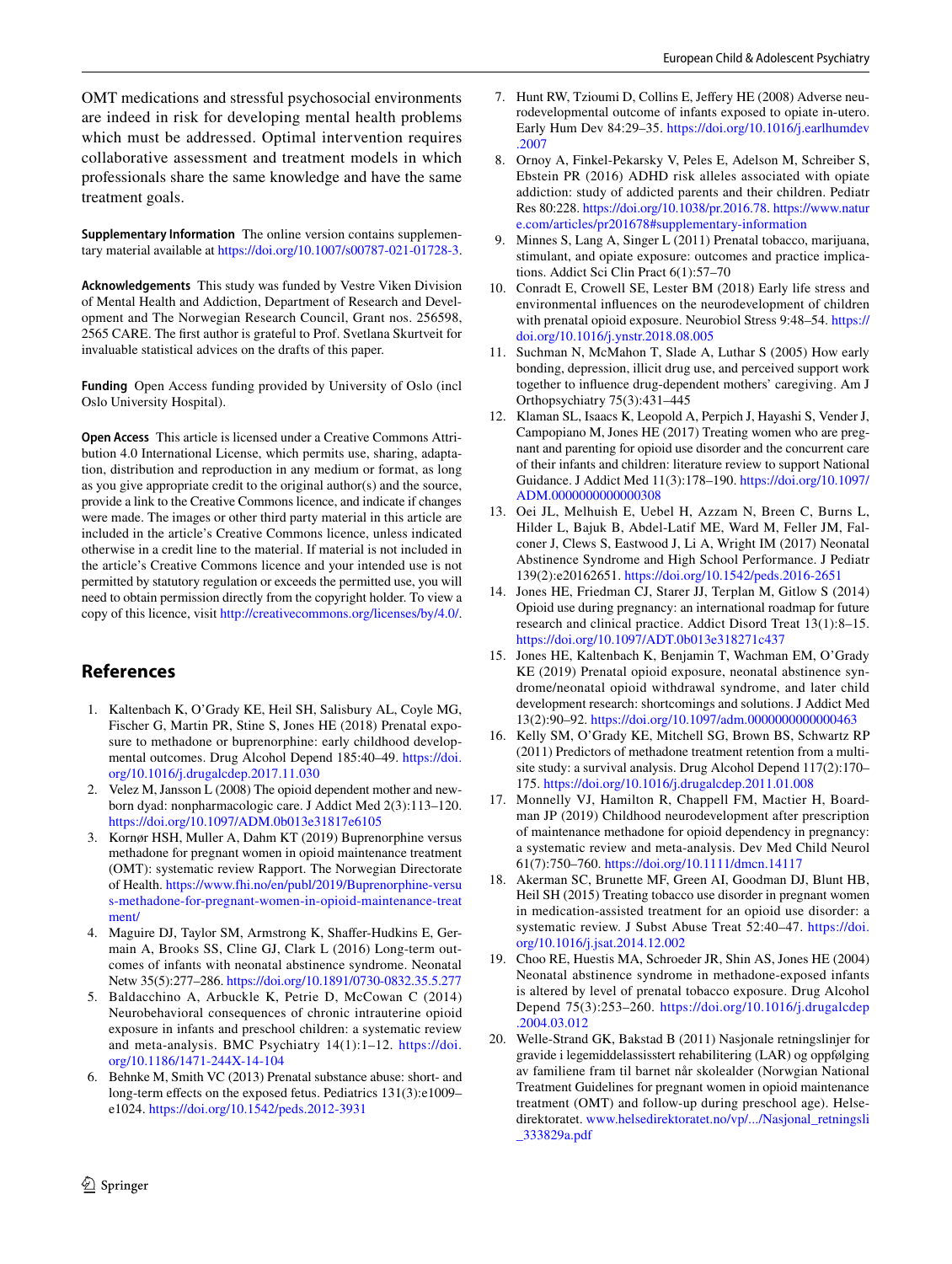- <span id="page-12-0"></span>21. Lund IO, Skurtveit S, Sarf M, Bakstad B, Welle-Strand G, Ravndal E (2012) Substance use during and after pregnancy among a national cohort of pregnant women in opioid maintenance treatment and their partners. J Subst Use 17(3):277–286. [https://doi.](https://doi.org/10.3109/14659891.2011.580415) [org/10.3109/14659891.2011.580415](https://doi.org/10.3109/14659891.2011.580415)
- <span id="page-12-4"></span>22. Konijnenberg C, Lund IO, Melinder A (2015) Behavioural outcomes of four-year-old children prenatally exposed to methadone or buprenorphine: a test of three risk models. Early Child Dev Care 185(10):1641–1657. [https://doi.org/10.1080/03004](https://doi.org/10.1080/03004430.2015.1016506) [430.2015.1016506](https://doi.org/10.1080/03004430.2015.1016506)
- <span id="page-12-1"></span>23. Welle-Strand GK, Skurtveit S, Abel KF, Chalabianloo F, Sarf M (2020) Living a normal life? Follow-up study of women who had been in opioid maintenance treatment during pregnancy. J Subst Abuse Treat 113:108004. [https://doi.org/10.1016/j.](https://doi.org/10.1016/j.jsat.2020.108004) [jsat.2020.108004](https://doi.org/10.1016/j.jsat.2020.108004)
- <span id="page-12-2"></span>24. Haabrekke K, Siqveland T, Smith L, Wentzel-Larsen T, Walhovd KB, Moe V (2015) Mother–child interaction and early language skills in children born to mothers with substance abuse and psychiatric problems. Child Psychiatry Hum Dev 46(5):702–714. <https://doi.org/10.1007/s10578-014-0512-0>
- <span id="page-12-3"></span>25. Salo S, Politi J, Tupola S, Biringen Z, Kalland M, Halmesmaki E, Kahila H, Kivitie-Kallio S (2010) Early development of opioidexposed infants born to mothers in buprenorphine-replacement therapy. J Reprod Infant Psychol 28(2):161–179. [https://doi.](https://doi.org/10.1080/02646830903219109) [org/10.1080/02646830903219109](https://doi.org/10.1080/02646830903219109)
- <span id="page-12-5"></span>26. Callaghan T, Crimmins J, Schweitzer RD (2011) Children of substance-using mothers: child health engagement and child protection outcomes. J Paediatr Child Health 47(4):223–227. [https://](https://doi.org/10.1111/j.1440-1754.2010.01930.x) [doi.org/10.1111/j.1440-1754.2010.01930.x](https://doi.org/10.1111/j.1440-1754.2010.01930.x)
- <span id="page-12-6"></span>27. Gilchrist G, Taylor A (2009) Drug-using mothers: factors associated with retaining care of their children. Drug Alcohol Rev 28(2):175–185. [https://doi.org/10.1111/j.1465-3362.2008.00017](https://doi.org/10.1111/j.1465-3362.2008.00017.x) [.x](https://doi.org/10.1111/j.1465-3362.2008.00017.x)
- <span id="page-12-7"></span>28. Ornoy A, Daka L, Goldzweig G, Gil Y, Mjen L, Levit S, Shufman E, Bar-Hamburger R, Greenbaum CW (2010) Neurodevelopmental and psychological assessment of adolescents born to drugaddicted parents: effects of SES and adoption. Child Abuse Negl 34(5):354–368.<https://doi.org/10.1016/j.chiabu.2009.09.012>
- <span id="page-12-8"></span>29. Leslie LK, Gordon JN, Lambros K, Premji K, Peoples J, Gist K (2005) Addressing the developmental and mental health needs of young children in foster care. J Dev Behav Pediatr JDBP 26(2):140–151. [https://doi.org/10.1097/00004703-20050](https://doi.org/10.1097/00004703-200504000-00011) [4000-00011](https://doi.org/10.1097/00004703-200504000-00011)
- <span id="page-12-9"></span>30. Lehmann S, Havik OE, Havik T, Heiervang ERJC, Psychiatry A, Health M (2013) Mental disorders in foster children: a study of prevalence, comorbidity and risk factors. Child Adolesc Psychiatry Ment Health 7(1):39.<https://doi.org/10.1186/1753-2000-7-39>
- <span id="page-12-10"></span>31. Hser Y-I, Evans E, Li L, Metchik-Gaddis A, Messina N (2014) Children of treated substance-abusing mothers: a 10-year prospective study. Clin Child Psychol Psychiatry 19(2):217–232. [https://](https://doi.org/10.1177/1359104513486999) [doi.org/10.1177/1359104513486999](https://doi.org/10.1177/1359104513486999)
- <span id="page-12-11"></span>32. Lehmann S, Havik O, Havik T, Heiervang E (2013) Mental disorders in foster children: a study of prevalence, comorbidity and risk factors. Child Adolesc Psychiatry Ment Health 7(1):39
- <span id="page-12-12"></span>33. James S, Landsverk J, Slymen DJ, Leslie LK (2004) Predictors of outpatient mental health service use-the role of foster care placement change. Ment Health Serv Res 6(3):127–141. [https://doi.](https://doi.org/10.1023/b:mhsr.0000036487.39001.51) [org/10.1023/b:mhsr.0000036487.39001.51](https://doi.org/10.1023/b:mhsr.0000036487.39001.51)
- <span id="page-12-13"></span>34. Bronsard G, Alessandrini M, Fond G, Loundou A, Auquier P, Tordjman S, Boyer L (2016) The prevalence of mental disorders among children and adolescents in the child welfare system: a systematic review and meta-analysis. Medicine (Baltimore) 95(7):e2622–e2622. [https://doi.org/10.1097/MD.0000000000](https://doi.org/10.1097/MD.0000000000002622) [002622](https://doi.org/10.1097/MD.0000000000002622)
- <span id="page-12-14"></span>35. Helgesen AB, Standal-Knutsen T, Larsen M, Lehmann S (2018) Fosterbarns kontakt med psykiske helsetjenester. Tidsskriftet

Norges Barnevern 95(2–3):144–161. [https://doi.org/10.18261/](https://doi.org/10.18261/ISSN.1891-1838-2018-02-03-06) [ISSN.1891-1838-2018-02-03-06](https://doi.org/10.18261/ISSN.1891-1838-2018-02-03-06)

- <span id="page-12-15"></span>36. Larsen M, Baste V, Bjørknes R, Myrvold T, Lehmann S (2018) Services according to mental health needs for youth in foster care? A multi-informant study. BMC Health Serv Res 18(1):634–634. <https://doi.org/10.1186/s12913-018-3365-6>
- <span id="page-12-16"></span>37. Burns BJ, Phillips SD, Wagner HR, Barth RP, Kolko DJ, Campbell Y, Landsverk J (2004) Mental health need and access to mental health services by youths involved with child welfare: a National Survey. J Am Acad Child Adolesc Psychiatry 43(8):960– 970.<https://doi.org/10.1097/01.chi.0000127590.95585.65>
- <span id="page-12-17"></span>38. Vasileva M, Petermann F (2018) Attachment, development, and mental health in abused and neglected preschool children in foster care: a meta-analysis. Trauma Violence Abuse 19(4):443–458. <https://doi.org/10.1177/1524838016669503>
- <span id="page-12-18"></span>39. Hatzis D, Dawe S, Harnett P, Barlow J (2017) Quality of caregiving in mothers with illicit substance use: a systematic review and meta-analysis. Subst Abuse Res Treat 11:1178221817694038. <https://doi.org/10.1177/1178221817694038>
- <span id="page-12-19"></span>40. Mulder TM, Kuiper KC, van der Put CE, Stams G-JJM, Assink M (2018) Risk factors for child neglect: a meta-analytic review. Child Abuse Negl 77:198–210. [https://doi.org/10.1016/j.chiab](https://doi.org/10.1016/j.chiabu.2018.01.006) [u.2018.01.006](https://doi.org/10.1016/j.chiabu.2018.01.006)
- <span id="page-12-20"></span>41. Rushton A, Dance C (2006) The adoption of children from public care: a prospective study of outcome in adolescence. J Am Acad Child Adolesc Psychiatry 45(7):877–883. [https://doi.](https://doi.org/10.1097/01.chi.0000220850.86768.e8) [org/10.1097/01.chi.0000220850.86768.e8](https://doi.org/10.1097/01.chi.0000220850.86768.e8)
- 42. Rutter M, Colvert E, Kreppner J, Beckett C, Castle J, Groothues C, Hawkins A, O'Connor TG, Stevens SE, Sonuga-Barke EJS (2007) Early adolescent outcomes for institutionally-deprived and non-deprived adoptees. I: Disinhibited attachment. J Child Psychol Psychiatry 48(1):17–30. [https://doi.org/10.111](https://doi.org/10.1111/j.1469-7610.2006.01688.x) [1/j.1469-7610.2006.01688.x](https://doi.org/10.1111/j.1469-7610.2006.01688.x)
- <span id="page-12-21"></span>43. Zeanah CH, Gleason MM (2015) Annual research review: attachment disorders in early childhood-clinical presentation, causes, correlates, and treatment. J Child Psychol Psychiatry 56(3):207–222.<https://doi.org/10.1111/jcpp.12347>
- <span id="page-12-22"></span>44. Lehmann S, Breivik K, Heiervang ER, Havik T, Havik O (2015) Reactive attachment disorder and disinhibited social engagement disorder in school-aged foster children—a confrmatory approach to dimensional measures. J Abnorm Child Psychol. <https://doi.org/10.1007/s10802-015-0045-4>
- <span id="page-12-23"></span>45. Kay C, Green JJ (2013) Reactive attachment disorder following early maltreatment: systematic evidence beyond the institution. JoACP 41(4):571–581. [https://doi.org/10.1007/s1080](https://doi.org/10.1007/s10802-012-9705-9) [2-012-9705-9](https://doi.org/10.1007/s10802-012-9705-9)
- <span id="page-12-24"></span>46. Cheng S, Keyes KM, Bitfoi A, Carta MG, Koç C, Goelitz D, Otten R, Lesinskiene S, Mihova Z, Pez O, Kovess-Masfety V (2018) Understanding parent–teacher agreement of the Strengths and Difficulties Questionnaire (SDQ): comparison across seven European countries. Int J Methods Psychiatr Res. <https://doi.org/10.1002/mpr.1589>
- <span id="page-12-25"></span>47. Bakstad B, Sarf M, Welle-Strand GK, Ravndal E (2009) Opioid maintenance treatment during pregnancy: occurrence and severity of Neonatal Abstinence Syndrome. Eur Addict Res 15(3):128–134
- 48. Sarfi M, Smith L, Waal H, Sundet JM (2011) Risks and realities: Dyadic interaction between 6-month-old infants and their mothers in opioid maintenance treatment. Infant Behav Dev 34(4):578– 589.<https://doi.org/10.1016/j.infbeh.2011.06.006>
- <span id="page-12-26"></span>49. Konijnenberg C, Melinder A (2014) Visual selective attention is impaired in children prenatally exposed to opioid agonist medication. Eur Addict Res 21(2):63–70
- <span id="page-12-27"></span>50. Welle-Strand GK, Skurtveit S, Jones HE, Waal H, Bakstad B, Bjarkø L, Ravndal E (2013) Neonatal outcomes following in utero exposure to methadone or buprenorphine: a National Cohort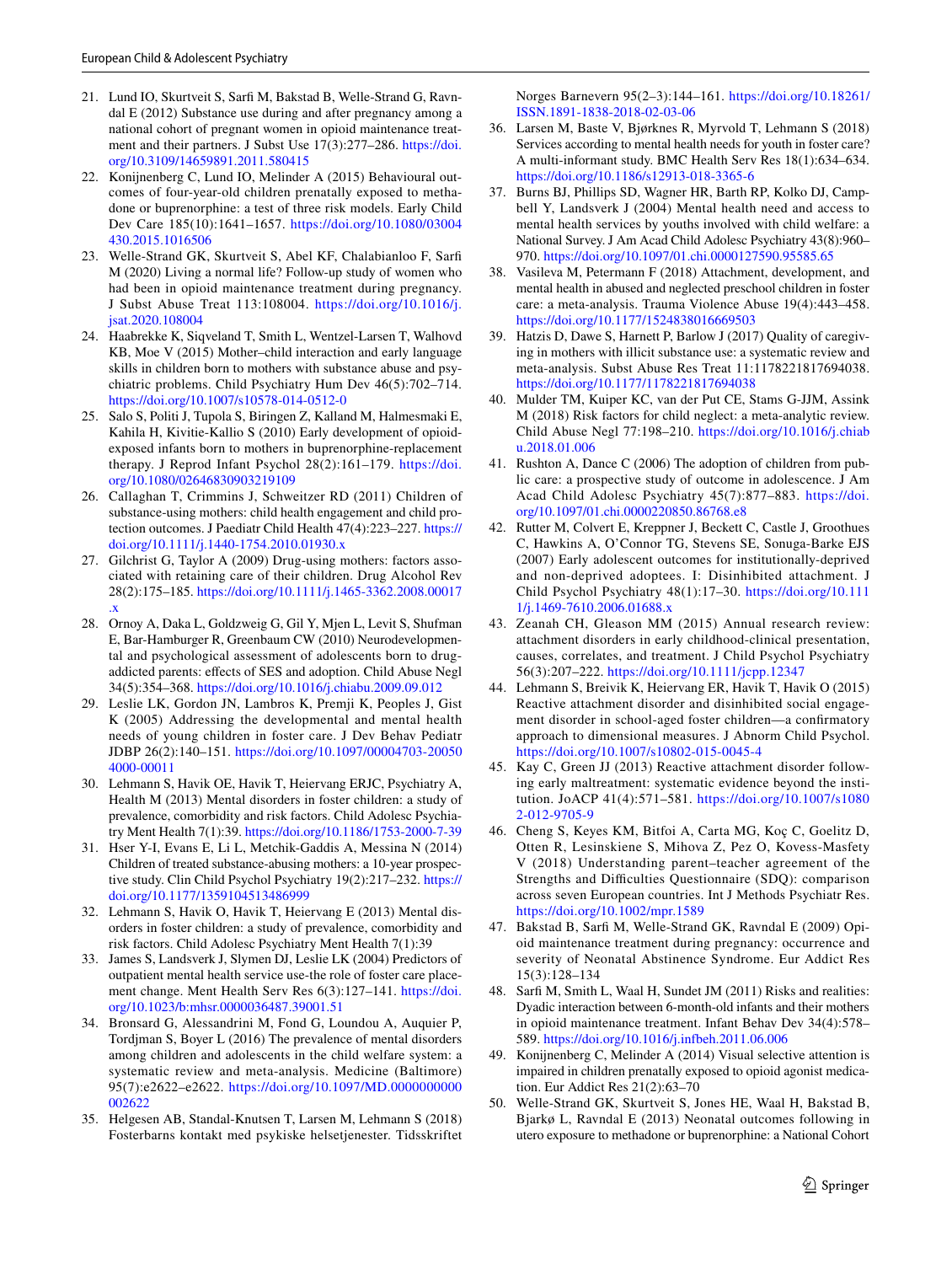Study of opioid-agonist treatment of Pregnant Women in Norway from 1996 to 2009. Drug Alcohol Depend 127(1–3):200–206. <https://doi.org/10.1016/j.drugalcdep.2012.07.001>

- <span id="page-13-0"></span>51. Lehmann S (2015) Mental disorders in foster children: a study of prevalence, comorbidity and risk factors. University of Bergen, Bergen
- <span id="page-13-1"></span>52. Goodman R (1997) The Strengths and Difficulties Questionnaire: a research note. J Child Psychol Psychiatry 38(5):581–586. [https](https://doi.org/10.1111/j.1469-7610.1997.tb01545.x) [://doi.org/10.1111/j.1469-7610.1997.tb01545.x](https://doi.org/10.1111/j.1469-7610.1997.tb01545.x)
- <span id="page-13-2"></span>53. Goodman A, Goodman R (2011) Population mean scores predict child mental disorder rates: validating SDQ prevalence estimators in Britain. J Child Psychol Psychiatry 52(1):100–108. [https://doi.](https://doi.org/10.1111/j.1469-7610.2010.02278.x) [org/10.1111/j.1469-7610.2010.02278.x](https://doi.org/10.1111/j.1469-7610.2010.02278.x)
- <span id="page-13-3"></span>54. Heiervang E, Stormark KM, Lundervold AJ, Heimann M, Goodman R, Posserud M-B, UllebØ AK, Plessen KJ, Bjelland I, Lie SA, Gillberg C (2007) Psychiatric disorders in Norwegian 8 to 10-year-olds: an epidemiological survey of prevalence, risk factors, and service use. J Am Acad Child Adolesc Psychiatry 46(4):438–447.<https://doi.org/10.1097/chi.0b013e31803062bf>
- <span id="page-13-4"></span>55. Lehmann S, Bøe T, Breivik K (2017) The internal structure of foster-parent completed SDQ for school-aged children. PLoS ONE 12(6):e0176625–e0176625. [https://doi.org/10.1371/journ](https://doi.org/10.1371/journal.pone.0176625) [al.pone.0176625](https://doi.org/10.1371/journal.pone.0176625)
- <span id="page-13-5"></span>56. Goodman R, Ford T, Richards H, Gatward R, Meltzer H (2000) The development and well-being assessment: description and initial validation of an integrated assessment of child and adolescent psychopathology. J Child Psychol Psychiatry 41(5):645–655. [https](https://doi.org/10.1111/j.1469-7610.2000.tb02345.x) [://doi.org/10.1111/j.1469-7610.2000.tb02345.x](https://doi.org/10.1111/j.1469-7610.2000.tb02345.x)
- <span id="page-13-6"></span>57. Minnis H, Green J, O'Connor TG, Liew A, Glaser D, Taylor E, Follan M, Young D, Barnes J, Gillberg C, Pelosi A, Arthur J, Burston A, Connolly B, Sadiq FA (2009) An exploratory study of the association between reactive attachment disorder and attachment narratives in early school-age children. J Child Psychol Psychiatry 50(8):931–942. [https://doi.org/10.111](https://doi.org/10.1111/j.1469-7610.2009.02075.x) [1/j.1469-7610.2009.02075.x](https://doi.org/10.1111/j.1469-7610.2009.02075.x)
- <span id="page-13-7"></span>58. Ross EJ, Graham DL, Money KM, Stanwood GD (2015) Developmental consequences of fetal exposure to drugs: what we know and what we still must learn. Neuropsychopharmacology 40(1):61–87. <https://doi.org/10.1038/npp.2014.147>
- <span id="page-13-8"></span>59. Lee SJ, Pritchard VE, Austin NC, Henderson JMT, Woodward LJ (2020) Health and neurodevelopment of children born to opioid-dependent mothers at school entry. J Dev Behav Pediatr 41(1):48–57. <https://doi.org/10.1097/dbp.0000000000000711>
- <span id="page-13-9"></span>60. Sandtorv LB, Hysing M, Rognlid M, Nilsen SA, Elgen IB (2017) Mental health in school-aged children prenatally exposed to alcohol and other substances. Subst Abuse Res Treat 11:1178221817718160. [https://doi.org/10.1177/1178221817](https://doi.org/10.1177/1178221817718160) [718160](https://doi.org/10.1177/1178221817718160)
- <span id="page-13-10"></span>61. Lund IO (2013) Pregnant women in opioid maintenance treatment (OMT): maternal and neonatal outcomes. University of Oslo, Oslo
- <span id="page-13-11"></span>62. Heiervang E, Goodman A, Goodman R (2008) The Nordic advantage in child mental health: separating health diferences from reporting style in a cross-cultural comparison of psychopathology. J Child Psychol Psychiatry 49(6):678–685. [https://doi.org/10.111](https://doi.org/10.1111/j.1469-7610.2008.01882.x) [1/j.1469-7610.2008.01882.x](https://doi.org/10.1111/j.1469-7610.2008.01882.x)
- <span id="page-13-12"></span>63. Finger B, Schuetze P, Eiden RD (2014) Behavior problems among cocaine exposed children: role of physiological regulation and parenting. Neurotoxicol Teratol 42:51–59. [https://doi.](https://doi.org/10.1016/j.ntt.2014.01.001) [org/10.1016/j.ntt.2014.01.001](https://doi.org/10.1016/j.ntt.2014.01.001)
- <span id="page-13-13"></span>64. Helena CK, Jefrey RM, Jennifer CA, Marilyn JE, Boyce WT, David JK (2003) A new approach to integrating data from multiple informants in psychiatric assessment and research:

mixing and matching contexts and perspectives. Am J Psychiatry 160(9):1566–1577

- <span id="page-13-14"></span>65. Youngstrom E, Loeber R, Stouthamer-Loeber M (2000) Patterns and correlates of agreement between parent, teacher, and male adolescent ratings of externalizing and internalizing problems. J Consult Clin Psychol 68(6):1038–1050. [https://doi.](https://doi.org/10.1037/0022-006X.68.6.1038) [org/10.1037/0022-006X.68.6.1038](https://doi.org/10.1037/0022-006X.68.6.1038)
- 66. Bean DL, Leibowitz A, Rotheram-Borus MJ, Horwitz SM, Jordan D, Hoagwood K (2000) False-negative reporting and mental health services utilization: parents' reports about child and adolescent services. Ment Health Serv Res 2(4):239–249. [https://doi.](https://doi.org/10.1023/A:1010116604540) [org/10.1023/A:1010116604540](https://doi.org/10.1023/A:1010116604540)
- <span id="page-13-15"></span>67. Kinsman AMW, Schmucker BG, William D (1999) Relationships among parental reports of child, parent, and family functioning. Fam Process 38(3):341–351. [https://doi.org/10.111](https://doi.org/10.1111/j.1545-5300.1999.00341.x) [1/j.1545-5300.1999.00341.x](https://doi.org/10.1111/j.1545-5300.1999.00341.x)
- <span id="page-13-16"></span>68. Davis E, Sawyer MG, Lo SK, Priest N, Wake M (2010) Socioeconomic risk factors for mental health problems in 4- to 5-year-old children: Australian Population Study. Acad Pediatr 10(1):41–47. <https://doi.org/10.1016/j.acap.2009.08.007>
- <span id="page-13-17"></span>69. Minnis H, Everett K, Pelosi AJ, Dunn J, Knapp MJEC, Psychiatry A (2006) Children in foster care: mental health, service use and costs. Eur Child Adolesc Psychiatry 15(2):63–70. [https://doi.](https://doi.org/10.1007/s00787-006-0452-8) [org/10.1007/s00787-006-0452-8](https://doi.org/10.1007/s00787-006-0452-8)
- <span id="page-13-18"></span>70. Minnis H, Reekie J, Young D, O'Connor T, Ronald A, Gray A, Plomin R (2007) Genetic, environmental and gender infuences on attachment disorder behaviours. Br J Psychiatry 190(6):490–495. <https://doi.org/10.1192/bjp.bp.105.019745>
- <span id="page-13-19"></span>71. Taplin S, Mattick RP (2015) The nature and extent of child protection involvement among heroin-using mothers in treatment: high rates of reports, removals at birth and children in care. Drug Alcohol Rev 34(1):31–37.<https://doi.org/10.1111/dar.12165>
- <span id="page-13-20"></span>72. Lean RE, Pritchard VE, Woodward LJ (2013) Child protection and out-of-home placement experiences of preschool children born to mothers enrolled in methadone maintenance treatment during pregnancy. Children Youth Serv Rev 35(11):1878–1885. [https://](https://doi.org/10.1016/j.childyouth.2013.09.003) [doi.org/10.1016/j.childyouth.2013.09.003](https://doi.org/10.1016/j.childyouth.2013.09.003)
- <span id="page-13-21"></span>73. Sayal K, Prasad V, Daley D, Ford T, Coghill D (2018) ADHD in children and young people: prevalence, care pathways, and service provision. Lancet Psychiatry 5(2):175–186. [https://doi.](https://doi.org/10.1016/S2215-0366(17)30167-0) [org/10.1016/S2215-0366\(17\)30167-0](https://doi.org/10.1016/S2215-0366(17)30167-0)
- <span id="page-13-22"></span>74. Newton RR, Litrownik AJ, Landsverk JA (2000) Children and youth in foster care: disentangling the relationship between problem behaviors and number of placements. Child Abuse Negl 24(10):1363–1374. [https://doi.org/10.1016/S0145-2134\(00\)00189](https://doi.org/10.1016/S0145-2134(00)00189-7) [-7](https://doi.org/10.1016/S0145-2134(00)00189-7)
- <span id="page-13-23"></span>75. Strijker J, Knorth EJ, Knot-Dickscheit J (2008) Placement history of foster children: a study of placement history and outcomes in long-term family foster care. Child Welf 87(5):107–124
- <span id="page-13-24"></span>76. Bernedo IM, García-Martín MA, Salas MD, Fuentes MJ (2016) Placement stability in non-kinship foster care: variables associated with placement disruption. Eur J Soc Work 19(6):917–930. [https](https://doi.org/10.1080/13691457.2015.1076770) [://doi.org/10.1080/13691457.2015.1076770](https://doi.org/10.1080/13691457.2015.1076770)
- <span id="page-13-25"></span>77. Jedwab M, Xu Y, Keyser D, Shaw TV (2019) Children and youth in out-of-home care: what can predict an initial change in placement? Child Abuse Negl 93:55–65. [https://doi.org/10.1016/j.chiab](https://doi.org/10.1016/j.chiabu.2019.04.009) [u.2019.04.009](https://doi.org/10.1016/j.chiabu.2019.04.009)
- <span id="page-13-26"></span>78. De Los RA, Augenstein TM, Wang M, Thomas SA, Drabick DAG, Burgers DE, Rabinowitz J (2015) The validity of the multi-informant approach to assessing child and adolescent mental health. Psychol Bull 141(4):858–900. [https://doi.org/10.1037/](https://doi.org/10.1037/a0038498) [a0038498](https://doi.org/10.1037/a0038498)